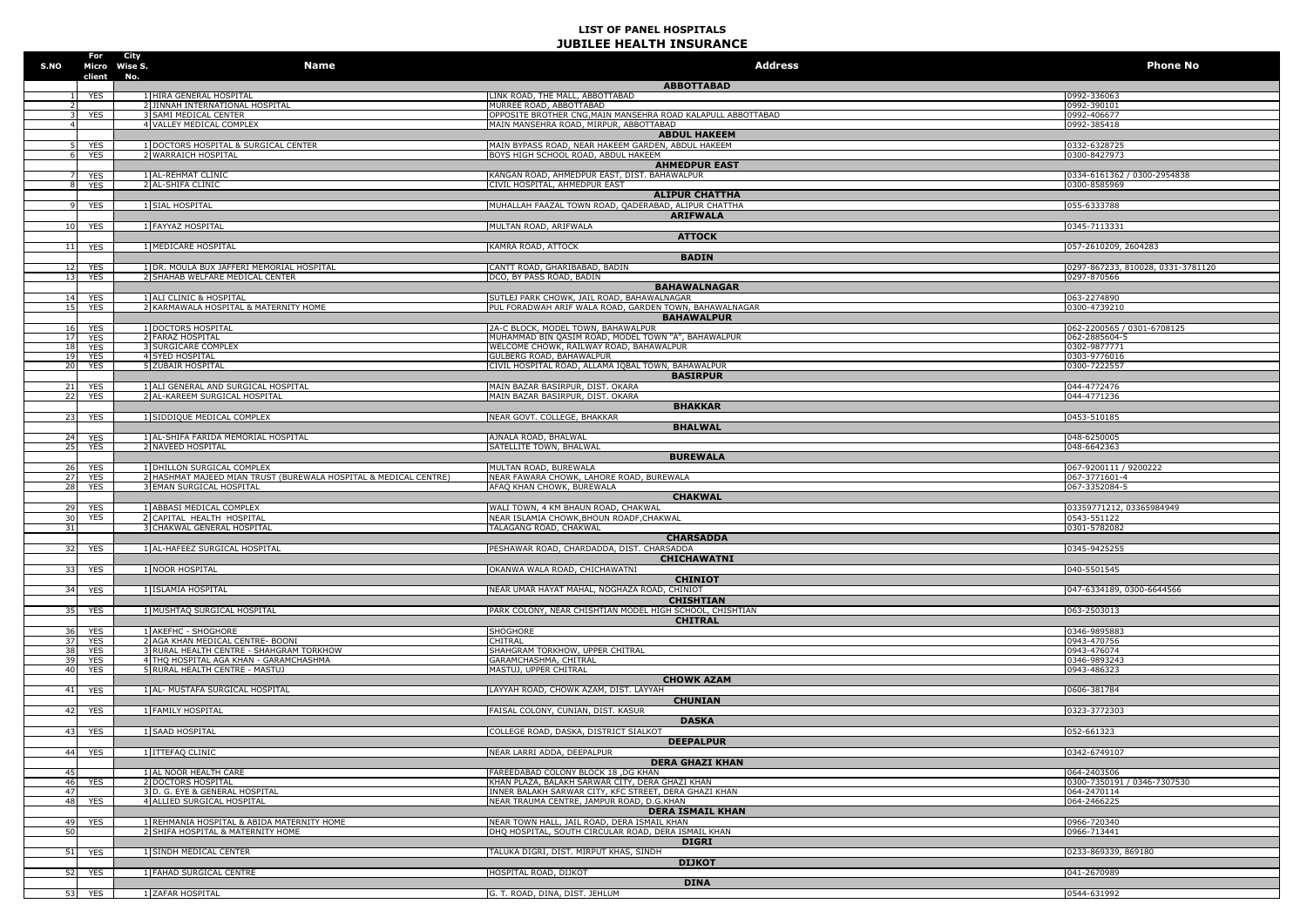| S.NO                   | For<br>client                        | City<br>Micro Wise S.<br>No. | Name                                                                   | <b>Address</b>                                                                                                        | <b>Phone No</b>                                  |
|------------------------|--------------------------------------|------------------------------|------------------------------------------------------------------------|-----------------------------------------------------------------------------------------------------------------------|--------------------------------------------------|
| 54                     | <b>YES</b>                           |                              | 1 DUNIAPUR SPECIALIST HOSPITAL & MATERNITY HOME & ULTRASOUND           | <b>DUNIAPUR</b><br>NEAR KACHEHRY, OPP. MAIN COTTON FACTORY, DUNIAPUR                                                  | 0300-6300629                                     |
|                        |                                      |                              |                                                                        | <b>ELLAHABAD</b>                                                                                                      |                                                  |
| 551                    | <b>YES</b>                           |                              | 1 NOOR HOSPITAL                                                        | KANGAN PUR, DIST. KASUR<br><b>EMANABAD</b>                                                                            | 0301-3118477                                     |
| 56                     | <b>YES</b>                           |                              | 1 MADINA WELFARE HOSPITAL                                              | NEAR ISLAMIA HIGH SCHOOL, WAHNDO ROAD, EMANABAD                                                                       | 0300-7425759                                     |
|                        |                                      |                              |                                                                        | <b>FAISALABAD</b>                                                                                                     |                                                  |
| 57<br>58               | <b>YES</b>                           |                              | 1 ABDULLAH MEMORIAL HOSPITAL<br>2 ABWA HOSPITAL & RESEARCH CENTER      | NEAR NEW SABZI MANDI, JHANG ROAD, FAISALABAD<br>1-KHURRIANWALA, JARANWALA, FAISALABAD                                 | 041-2577583<br>041-2428513                       |
| 59                     | <b>YES</b>                           |                              | 3 AL-MUMTAZ HOSPITAL                                                   | AMINPUR BANGLA FAISALABAD                                                                                             | 041-2683800                                      |
| 60                     |                                      |                              | 4 AL NOOR HOSPITAL                                                     | CIVIL LINE JOHARABAD                                                                                                  | 0454-723875                                      |
|                        | 61<br><b>YES</b><br><b>YES</b><br>62 |                              | 5 ANMOL HOSPITAL<br><b>6 AWAMI HOSPITAL</b>                            | 591, MAIN BAZAR, AYUB COLONY, JHANG ROAD, FAISALABAD<br>NAIMATABAD ROAD, SAIFABAD, FAISALABAD                         | 0300-6645262<br>041-2659043                      |
|                        | 63<br><b>YES</b>                     |                              | 7 AZIZ FATIMA HOSPITAL                                                 | RAJA ROAD, GULISTAN COLONY, FAISALABAD                                                                                | 041-8780910, 8845466, 8845450                    |
| 64                     |                                      |                              | 8 RUBINA MEMORIAL HOSITAL                                              | 717-A, BATALA COLONY, FAISALABAD                                                                                      | 041-5388111, 5388222                             |
| 66                     | 65 YES<br><b>YES</b>                 |                              | 9 DARUL-SHIFA HOSPITAL<br>10 FAISALABAD INTERNATIONAL HOSPITAL         | FIRDOUS COLONY, OPP. SHADAB CHOWK, JHANG RODA, FAISALABAD<br>204, GULSHAN-E-IQBAL, EAST CANAL ROAD, FAISALABAD        | 0300-9656266<br>0335-6265955                     |
| 67                     | <b>YES</b>                           |                              | <b>11 FAISAL HOSPITAL</b>                                              | 673-A, PEOPLES COLONY, FAISALABAD                                                                                     | 041-8719677-8                                    |
| 68                     | YES                                  |                              | 12 FAROOQ HOSPITAL                                                     | MILAD CHOWK, NAYA LAHORE, FAISALABAD                                                                                  | 0300-7871262                                     |
| 69<br>70               | YES<br>YES                           |                              | 13 HILAL-E-AHMAR HOSPITAL<br>14 MIAN MUHAMMAD TRUST HOSPITAL           | OPP. LADY BAGH, UNIVERSITY ROAD, FAISALABAD<br>SARGODHA ROAD, FAISALABAD                                              | 041-9201475-6<br>041-2408912-3                   |
| 71                     | YES                                  |                              | 15 MUJAHID HOSPITAL                                                    | 103- ROAD, MADINA TOWN, FAISALABAD                                                                                    | 041-8715364, 8541364                             |
| 72                     | YES                                  |                              | 16 MUNAWWAR HOSPITAL                                                   | 275, J-B, PANSERA, JHANG ROAD, FAISALABAD                                                                             | 041-2574975, 0306-2574595                        |
| 73                     | <b>YES</b><br>74<br><b>YES</b>       |                              | 17 NATIONAL HOSPITAL<br>18 RATHORE HOSPITAL                            | JINNAH COLONY, FAISALABAD<br>SARGODHA ROAD, FAISALABAD                                                                | 041-111-674-674<br>041-8861326, 8862326, 8846296 |
| 75                     | <b>YES</b>                           |                              | 19 REHMAN MATERNITY HOME & GENERAL HOSPITAL                            | 2KM KHURRIANWALA, FAISALABAD ROAD                                                                                     | 041-4360138-39                                   |
|                        | 76<br><b>YES</b>                     |                              | 20 SAAHIL LIMITED                                                      | SAAHIL BUILDING 1, SHEIKHUPURA ROAD, FAISALABAD                                                                       | 041-8782040-45                                   |
| 77                     | 78<br><b>YES</b>                     |                              | 21 SHIFA INTERNATIONAL FAISALABAD<br>22 SURRAIYA MAJEED TRUST HOSPITAL | 11KM, JARANWALA ROAD, FAISALABAD<br>REHMAN COLONY, MARZI PURA, MAIN NARWALA ROAD, FAISALABAD                          | 041-8740951-60<br>041-2699210-11                 |
| 79                     | <b>YES</b>                           |                              | 23 THE BEST HOSPITAL                                                   | 38, GHULAM MUHAMMADABAD, 79, NEAR KALEEM SHAHEED PARK, NARWALA ROAD, FAISALABAD                                       | 041-2682062, 2680841                             |
|                        |                                      |                              |                                                                        | <b>FATEH JHANG</b>                                                                                                    |                                                  |
| 80                     | <b>YES</b>                           |                              | 1 ABDULLAH SURGERY                                                     | KOHAT ROAD, FATEH JHANG<br><b>FATEH PUR</b>                                                                           | 0300-9546383                                     |
| 81                     | <b>YES</b>                           |                              | 1 AASIA IQBAL HOSPITAL                                                 | MM ROAD, FATEH PUR                                                                                                    | 0301-5212121                                     |
|                        |                                      |                              |                                                                        | <b>GILGIT</b>                                                                                                         |                                                  |
|                        | 82 YES                               |                              | 1 AGA KHAN EXTENDED FAMILY HEALTH CENTRE                               | GUPIS, DISTRICT GHIZER<br>ALIABAD HUNZA, GILGIT                                                                       | 05814-455046                                     |
| 83<br>84               | <b>YES</b><br><b>YES</b>             |                              | 2 AGA KHAN EXTENDED FAMILY HEALTH CENTRE<br>3 AGA KHAN MEDICAL CENTRE  | SINGAL PUNIAL, DISTRICT GHIZER                                                                                        | 05813-455495<br>05814-400013                     |
| 85                     | YES                                  |                              | 4 AGA KHAN MEDICAL CENTRE GILGIT                                       | NEAR KARAKURUM INTERNATIONAL UNIVERSITY (KIU), NOMAL ROAD, CHILMIS DAS, GILGIT                                        | 0355-5609549                                     |
| 86<br>87               | YES                                  |                              | 5 DHQ HOSPITAL<br>6 FAMILY HEALTH HOSPITAL                             | HOSPITAL ROAD, GILGIT<br>ZULFIQARABAD, GILGIT                                                                         | 05811-920332                                     |
| 88                     | <b>YES</b><br>YES                    |                              | 7 CITY HOSPITAL                                                        | RIVER VIEW ROAD, GILGIT                                                                                               | 0333-2686751                                     |
| 89                     | <b>YES</b>                           |                              | 8 SEHAT FOUNDATION HOSPITAL                                            | MAIN KKH, SHARKOT, DANYORE, GILGIT                                                                                    | 05811-459997, 05811-456977                       |
| 90<br>91               | YES<br>YES                           |                              | 9 AGA KHAN HEALTH SERVICES, PAKISTAN<br>10 CMH GILGIT                  | NAVEED SHAHEED ROAD, GILGIT<br>CMH ROAD, GILGIT                                                                       | 0312-9728209<br>05811-922089                     |
| 92                     | YES                                  |                              | 11 GILGIT MEDICAL CENTRE                                               | NOMAL ROAD, GILGIT                                                                                                    | 05811-453060, 05811-459741                       |
|                        |                                      |                              |                                                                        | <b>GHARO</b>                                                                                                          |                                                  |
| 93                     | <b>YES</b>                           |                              | 1 SHAKIR WELFARE HOSPITAL                                              | MAIN NATIONAL HIGHWAY, GHARO, DIST. THATTA                                                                            | 0313-2920481                                     |
| 94                     | YES                                  |                              | 1 BISMILLAH MEDCIAL COMPLEX                                            | <b>GHOTKI</b><br>QADIRPUR ROAD, NEAR MAIN POST OFFICE, GHOTKI                                                         | 0723-681722, 682096                              |
|                        |                                      |                              |                                                                        | <b>GOHADPUR</b>                                                                                                       |                                                  |
|                        | 95<br><b>YES</b>                     |                              | 1 GENERAL HOSPITAL                                                     | AIR PORT ROAD, GOHADPUR, MURADPUR                                                                                     | 052-4293090, 0344-6421789                        |
|                        | 96<br><b>YES</b>                     |                              | 1 AAMER HOSPITAL                                                       | <b>GOJRA</b><br>SARGODHA ROAD, GOJRA, DISTRICT MANDI BAHAUDDIN                                                        | 0333-4344338                                     |
|                        |                                      |                              |                                                                        | <b>GUJRANWALA</b>                                                                                                     |                                                  |
| 97                     |                                      |                              | 1 CHAUDHRY HOSPITAL                                                    | 28-D, SATELLITE TOWN, GUJRANAWALA                                                                                     | 055-3842363, 3253901                             |
| 98                     |                                      |                              | 2 CHEEMA HEART & GENERAL HOSPITAL                                      | MIAN ZIA ULHAQ ROAD NEAR LORDS HOTEL, GUJRANWALA                                                                      | 055-3255959, 3731559                             |
| 99<br>100              | <b>YES</b>                           |                              | 3 GONDAL MEDICAL COMPLEX<br>4 MEDCARE INTERNATIONAL HOSPITAL           | HOSPITAL ROAD, GUJRANWALA<br>GILL ROAD, CIVIL LINES, GUJRANWALA                                                       | 055-3258403, 3251056<br>055-3732032              |
| 101                    | <b>YES</b>                           |                              | 5 SALAMAT HOSPITAL                                                     | 126-D, DASTAGIR ROAD, SATELLITE TOWN, GUJRANWALA                                                                      | 055-3258497, 3734666                             |
| 102<br>103             | <b>YES</b><br><b>YES</b>             |                              | <b>6 AL-ANSAR HOSPITAL</b><br>7 MIAN SHARIF HOSPITAL                   | AWAN CHOWK, BYPASS ROAD, GUJRANWALA<br>KASHMIR RODA, ALI PARK STREET NO. 20, NEAR DERA JAMSHED FARID TOWN, GUJRANWALA | 055-4440014, 4442885<br>055-4552119              |
| 104                    |                                      |                              | 8 WINNER HEALTH CARE                                                   | WAPDA TOWN GUJRANWALA                                                                                                 | 055-4800025                                      |
|                        |                                      |                              |                                                                        | <b>GUJRAT</b>                                                                                                         |                                                  |
| 10 <sup>5</sup><br>106 |                                      |                              | 1 DOCTORS HOSPITAL<br>2 MADNI HOSPITAL                                 | JAIL CHOWK, GUJRAT<br>BHIMBER ROAD, AIRPORT CHOWK, GUJRAT                                                             | 053-3727256-7<br>053-3609327                     |
| 107                    | YES                                  |                              | <b>3 POLYCLINIC HOSPITAL</b>                                           | 7/A, BHIMBER ROAD, GUJRAT                                                                                             | 053-3606615 / 0300-8621068                       |
| 108                    | YES                                  |                              | 4 RAMISHA HOSPITAL                                                     | INSIDE FIVE STAR PLAZA, GULSHAN-E-MADINA ROAD, GUJRAT                                                                 | 053-3510185                                      |
| 109                    |                                      |                              | 1 ZAM ZAM HOSPITAL                                                     | HAFIZABAD<br>BYPASS MANGAT ROAD, HAFIZABAD                                                                            | 0547-641081-82                                   |
|                        | <b>YES</b>                           |                              |                                                                        | <b>HARIPUR</b>                                                                                                        |                                                  |
| 110                    | <b>YES</b>                           |                              | 1 ABDUL QAYYUM MEMORIAL HOSPITAL                                       | TABLIGHY MARKAZ ROAD, "D" STOP, HARIPUR                                                                               | 0333-9653512                                     |
| 111                    | YES                                  |                              | 2 YAHYA WELFARE COMPLEX HOSPITAL                                       | HABIB PLAZA, G. T. ROAD, HARIPUR                                                                                      | 0995-614085, 627915                              |
|                        |                                      |                              | 1 RAFIO MEMORIAL HOSPITAL                                              | <b>HARAPPA</b><br>SHALAMAR TOWN, HARAPPA STATION                                                                      | 0345-6999555 / 0345-7441866                      |
| 112<br>113             | <b>YES</b>                           |                              | 2 LATIF HOSPITAL                                                       | SHALAMAR TOWN, NAIWALA ROAD, HARAPPA STATION                                                                          | 0344-4433336                                     |
| 114                    | <b>YES</b>                           |                              | 3 AL SIDDIQ HOSPITAL & MATERNITY HOME                                  | SADDAR BAAZAR, HARAPPA STATION                                                                                        | 0334-5424204                                     |
|                        |                                      |                              |                                                                        | <b>HAROONABAD</b>                                                                                                     |                                                  |
| 115                    | <b>YES</b>                           |                              | 1 AL-HAQ EYE MATERNITY & GENERAL HOSPITAL                              | BANGLA ROAD, OPP. CIVIL HOSPITAL, HAROONABAD<br><b>HASSANWAL</b>                                                      | 0334-7073536                                     |
| 116                    | <b>YES</b>                           |                              | 1 MUSHTAQ MEDICAL COMPLEX                                              | MARALA ROAD, HASSANWAL, DISTRICT SIALKOT                                                                              | 0321-9586156                                     |
|                        |                                      |                              |                                                                        | <b>HYDERABAD</b>                                                                                                      |                                                  |
| 117                    |                                      |                              | 1 AGA KHAN HOSPITAL AND MEDICAL COLLEGE                                | PLOT # 4/2, JAMSHORO ROAD, HYDERABAD                                                                                  | 022-2614172, 2100574                             |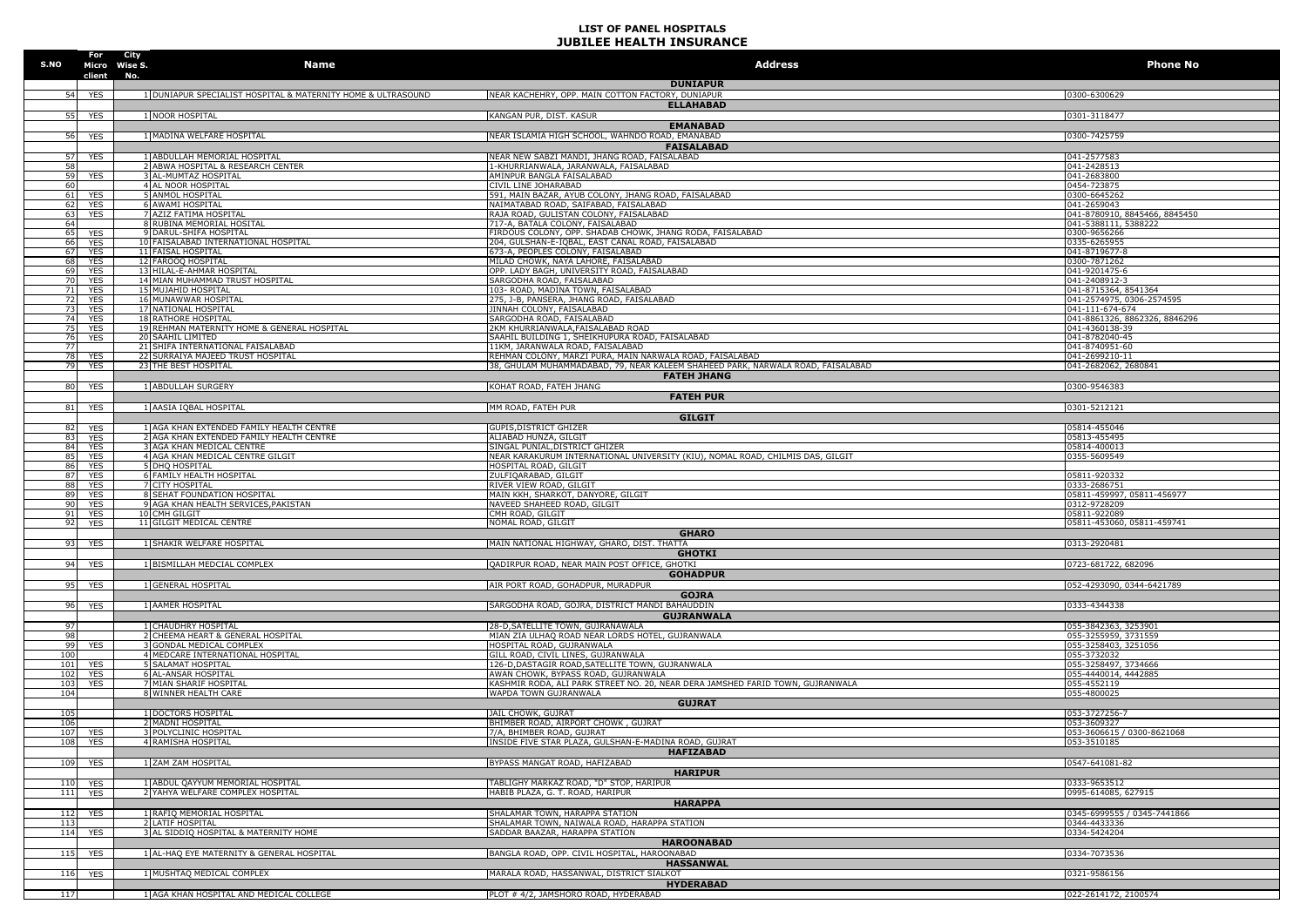| S.NO                   |                    | For City<br>Micro Wise S. | <b>Name</b>                                                                                   | <b>Address</b>                                                                                                                             | <b>Phone No</b>                                          |
|------------------------|--------------------|---------------------------|-----------------------------------------------------------------------------------------------|--------------------------------------------------------------------------------------------------------------------------------------------|----------------------------------------------------------|
|                        | client<br>118 YES  | No.                       | 2 BONE CARE TRAUMA CENTRE                                                                     | NEAR MASJID-E-QUBA, BHURGARI ROAD, HYDERABAD                                                                                               | 022-2613965, 2635000                                     |
| 119                    | <b>YES</b>         |                           | <b>JIJAL MAAU HOSPITAL</b>                                                                    | NEAR NASEEM NAGAR CHOWK, WADHO WAH ROAD, QASIMABAD HYDERABAD                                                                               | 92-22-2656321-5, +92-302-8551255                         |
| 120                    |                    |                           | 4 MAAJEE HOSPITAL                                                                             | AUTOBHAN, LATIFABAD NO. 8, HYDERABAD                                                                                                       | 022-3408001-3, 3408059                                   |
| 121                    | YES                |                           | 5 RED CRESCENT CARDIAC HOSPITAL                                                               | UNIT NO 2, LATIFABAD, HYDERABAD                                                                                                            | 022-3816000, 3862727                                     |
| 122<br>12 <sup>7</sup> | <b>YES</b>         |                           | RED CRESCENT GENERAL HOSPITAL<br>8 WALI BHAI RAJPUTANA HOSPITAL                               | UNIT NO 6, LATIFABAD, HYDERABAD<br>JAMSHORO ROAD, HYDERABAD                                                                                | 022-3818973, 3818974<br>022-3668740, 3668743, 3668747    |
| 124                    |                    |                           | 9 BAKHTAWAR GENERAL HOSPITAL                                                                  | JAMSHORO MAIN SEHWAN ROAD                                                                                                                  | 022-219766-7                                             |
|                        |                    |                           |                                                                                               | <b>IQBAL NAGAR</b>                                                                                                                         |                                                          |
| 125                    | <b>YES</b>         |                           | 1 NASREEN TAHIR MATERNITY HOME                                                                | BEHIND GOVT PRIMARY SCHOOL, BHURA ROAD, IQBAL NAGAR, DIST. CHICHAWATNI                                                                     | 0343-4313489                                             |
|                        |                    |                           |                                                                                               | <b>ISLAMABAD</b>                                                                                                                           |                                                          |
| 126                    |                    |                           | 1 DR. AKBAR NIAZI TEACHING HOSPITAL                                                           | 17 MILES, MAIN MURREE ROAD, BHARA KAHU, ISLAMABAD                                                                                          | 051-815300-5                                             |
| 127                    |                    |                           | ISLAMABAD MEDICAL & SURGICAL HOSPITAL                                                         | BLOCK 4, G-6 MARKAZ, MELODY MARKET, ISLAMABAD                                                                                              | 051-2603566-77                                           |
| 128                    |                    |                           | KULSOOM INTERNATIONAL HOSPITAL                                                                | KULSUM PLAZA, 2020 BLUE AREA, JINNAH AVENUE, ISLAMABAD                                                                                     | 051-2342190, 2870361                                     |
| 129<br>130             |                    |                           | 4 MAROOF INTERNATIONAL HOSPITAL<br>MAXHEALTH HOSPITAL                                         | 10TH AVENUE, F-10 MARKAZ, ISLAMABAD<br>BUILDING # 12, MARKAZ ROAD, G-8 MARKAZ, ISLAMABAD                                                   | 051-2222920-49 UAN 111-644-911                           |
| 131                    |                    |                           | PAF HOSPITAL - UNIT II                                                                        | SECTOR E-9, ISLAMABAD                                                                                                                      | 051-8094760-6<br>051-9564013                             |
| 132                    |                    |                           | 7 SHIFA INTERNATIONAL HOSPITAL                                                                | SECTOR H-8/4, ISLAMABAD                                                                                                                    | 051-4603666, 4603129                                     |
| 133                    |                    |                           | 8 OUAID-E-AZAM INTERNATIONAL HOSPITAL                                                         | NEAR GOLRA MORR, ADJACENT FROEBELS SCHOOL, PESHAWAR ROAD, ISLAMABAD                                                                        | 051-8449100                                              |
| 134                    |                    |                           | 9 RAWAL INSTITUTE OF HEALTH SCIENCES                                                          | LEHTRAR ROAD, KANNA DAK, ISLAMABAD                                                                                                         | 051-2617386                                              |
| 135                    |                    |                           | 10 AL FALAH HOSPITAL                                                                          | GT ROAD, SANGJANI, ISLAMABAD                                                                                                               | 30650138823                                              |
|                        |                    |                           |                                                                                               | <b>JAHANIAN</b>                                                                                                                            |                                                          |
|                        | 136 YES            |                           | 1 JAHANIAN HOSPITAL                                                                           | NEAR ZAFARULLAH CHOWK, JINNAH COLONY "B", JAHANIAN                                                                                         | 0333-7651493 / 0300-4028931                              |
|                        |                    |                           |                                                                                               | <b>JAMPUR</b><br>DERA ROAD, JAMPUR                                                                                                         |                                                          |
|                        | 137 YES            |                           | 1 HALEEMA MEDICAL COMPLEX                                                                     | <b>JALALPUR JATTAN</b>                                                                                                                     | 0333-6766666, 0346-6766666                               |
| 138                    | <b>YES</b>         |                           | 1 ALI HOSPITAL                                                                                | NEAR MOSQUE AZIZ RIAZ DARR, JALAL PUR JATTAN                                                                                               | 0312-6882857                                             |
|                        |                    |                           |                                                                                               | <b>JARANWALA</b>                                                                                                                           |                                                          |
| 139                    | <b>YES</b>         |                           | 1 KHAIR UN NISA HOSPITAL                                                                      | NEAR BUS STAND, SOCIAL SECURITY HOSPITAL, FAISALABAD ROAD, JARANWALA                                                                       | 041-4313605                                              |
|                        |                    |                           |                                                                                               | <b>JEHLUM</b>                                                                                                                              |                                                          |
| 140                    | <b>YES</b>         |                           | 1 JEHLUM CARDIAC CENTER                                                                       | NEAR HUSSAIN FLOUR MILL JADA, G.T. ROAD JEHLUM                                                                                             | 0544-274180-81                                           |
|                        |                    |                           |                                                                                               | <b>JHANG</b>                                                                                                                               |                                                          |
|                        | 141 YES            |                           | 1 SHIFA MEDICAL CENTER                                                                        | <b>SSP ROAD, CIVIL LINES, SADDAR, JHANG</b>                                                                                                | 0477-623844-5, 623835                                    |
|                        |                    |                           |                                                                                               | <b>JHAWARIAN</b>                                                                                                                           |                                                          |
| 142                    | <b>YES</b>         |                           | 1 BHALOL SURGICAL & MEDICAL CLINIC                                                            | BEHRA ROAD, JHAWARIAN, TEHSIL SHAHPUR                                                                                                      | 0333-6803402                                             |
|                        |                    |                           |                                                                                               | <b>JOHARABAD</b>                                                                                                                           |                                                          |
|                        | 143 YES            |                           | 1 RANA MEDICAL COMPLEX                                                                        | CIVIL LINES, JOHARABAD                                                                                                                     | 0454-723551-2                                            |
|                        |                    |                           |                                                                                               | <b>KABIRWALA</b>                                                                                                                           |                                                          |
|                        | 144 YES            |                           | 1 AL-QADIR MADICARE                                                                           | JHANG ROAD, CHUNGO MAKHDOOMPUR, KABIRWALA, DIST. KAHNEWAL                                                                                  | 0333-6221435                                             |
|                        | 145 YES            |                           | 1 AL-SHIFA FAMILY HOSPITAL                                                                    | <b>KAMALIA</b><br>MAIN ROAD, ZEESHAN COLONY, KAMLIA                                                                                        | 046-3414188                                              |
|                        |                    |                           |                                                                                               | <b>KAMONKI</b>                                                                                                                             |                                                          |
|                        |                    |                           |                                                                                               |                                                                                                                                            |                                                          |
| 146                    | <b>YES</b>         |                           | 1 AHSAN WELFARE SURGICAL CENTRE                                                               | PAK TOWN, KAMONKI                                                                                                                          | 055-6815766                                              |
| 147                    | <b>YES</b>         |                           | 2 SIDDIQUE FAMILY CARE HOSPITAL                                                               | G. T. ROAD, KAMONKI                                                                                                                        | 0336-4401530                                             |
|                        |                    |                           |                                                                                               | <b>KANDHKOT</b>                                                                                                                            |                                                          |
| 148                    | <b>YES</b>         |                           | 1 SAAD MEDICAL CENTRE                                                                         | GULSHEER MOHALLA, KANDHKOT                                                                                                                 | 0333-2103408, 0315-2103408                               |
|                        |                    |                           |                                                                                               | <b>KARACHI</b>                                                                                                                             |                                                          |
| 149                    |                    |                           | 1 A. O. HOSPITAL (PVT.) LIMITED                                                               | 4F-15/6, DR. M. A. SHAH ROAD, NAZIMABAD NO. 4, KARACHI                                                                                     | 021-36685560-64                                          |
| 150                    |                    |                           | 2 ADAMJEE EYE HOSPITAL                                                                        | SNAP 39-B, BLOCK C ADAMJEE NAGAR, OPP ZUBAIDA HOSPITAL, DHORAJI COLONY, KARACHI                                                            | 021-34132824-5-6, 0333-2313980                           |
| 151                    |                    |                           | ADVANCE RADIOLOGY CLINIC PVT LIMITED                                                          | BEHIND HAMDARD UNIVRSITY HOSPITAL, KARACHI                                                                                                 | 021-32783535-36                                          |
| 152                    |                    |                           | 4 ADVANCED EYE CLINIC                                                                         | 17-C/1, BLOCK 6, PECHS, KARACHI                                                                                                            | 021-34540999                                             |
| 153<br>154             | YES                |                           | 5 AL HADEED MEDICAL CENTER<br>6 AGA KHAN HOSPITAL AND MEDICAL COLLEGE (GARDEN)                | 794-A, PHASE 1, GULSHAN-E-HADEED, KARACHI<br>515, GOLD STREET, OFF BRITTO ROAD, GARDEN ROAD, KARACHI                                       | 021-34713800, 0333-2074133<br>021-2251302                |
| 155                    |                    |                           | 7 AGA KHAN HOSPITAL AND MEDICAL COLLEGE (KHARADAR)                                            | ATMARAM PRETAMDAS ROAD, KARACHI                                                                                                            | 021-32542182                                             |
| 156                    |                    |                           | 8 AGA KHAN HOSPITAL AND MEDICAL COLLEGE (KARIMABAD)                                           | ST-6/D, BLOCK 7, SHAHRAH-E-PAKISTAN, F.B.AREA, KARACHI                                                                                     | 021-36323465, 03111-222272, 33100006                     |
| 157                    | YES                |                           | 9 AHMED MEDICAL COMPLEX & MATERNITY HOME                                                      | C-17, BLOCK 13, NEAR WATER PUMP CHORANGI, F. B. Area, KARACHI                                                                              | 021-36361011, 36366099, 36800896                         |
| 158                    |                    |                           | 10 AKHTER'S EYE HOSPITAL                                                                      | RASHID MISNHAS ROAD, BLOCK 5 GULSHAN-E-IQBAL, KARACHI                                                                                      | 021-34813647, 34973907, 34813368, 34963801               |
| 159<br>160             | YES                |                           | 11 AL-MUMTAZ MEDICAL COMPLEX<br>12 AL-WASAY MEDICAL CENTER HOSPITAL                           | 25/423, DARAKHSAN SOCIETY, KALA BOARD BUS STOP, MALIR, KARACHI<br>FL-1, B-2, BLOCK 6, GULSHAN-E-IQBAL, KARACHI                             | 021-34510199, 34404040-26<br>0314-2190088                |
| 161                    |                    |                           | 13 ALTAMASH HOSPITAL                                                                          | ST-9/A, BLOCK 1, CLIFTON, KARACHI                                                                                                          | 021-35187010-1                                           |
| 162                    | YES                |                           | 14 ASGHAR HOSPITAL                                                                            | SD-23, BLOCK B, NORTH NAZIMABAD, KARACHI                                                                                                   | 021-36642389, 36646810, 36676708                         |
| 163                    | YES                |                           | 15 ASHFAQ MEMORIAL HOSPITAL                                                                   | SB-9, 13/C, UNIVERSITY ROAD, KARACHI                                                                                                       | 021-34822261-65                                          |
| 164                    |                    |                           | <b>16 ASIF EYE HOSPITAL</b>                                                                   | MEZZANINE FLOOR 6, WEST LAND APPT., 390/-3, ALAMGIR ROAD, ADJ. BEACON HOUSE SCHOOL, BHADURABAD, KARACHI                                    | 021-34937064, 34944530                                   |
| 165                    | <b>YES</b>         |                           | 17 ATIA GENERAL HOSPITAL                                                                      | 48, MALIR TOWNSHIP, KALABOARD, KARACHI                                                                                                     | 021-34400726, 34402207, 0333-4501700                     |
| 166<br>167             |                    |                           | 18 BAY VIEW HOSPITAL<br>19 BOULEVARD HOSPITAL                                                 | 205, A/II, SABA AVENUE PHASE VIII, DHA KARACHI<br>140, 17th EAST STREET, OFF MAIN KORANGO ROAD, PHASE I, D. H. A., KARACHI                 | 021-35246225-27<br>021-35311691                          |
| 168                    |                    |                           | <b>20 BURHANI HOSPITAL</b>                                                                    | TAYYABJEE ROAD, GARI KHATA, KARACHI                                                                                                        | 021-32212572                                             |
| 169                    | YES                |                           | 21 CHINIOT GENERAL HOSPITAL                                                                   | <b>KORANGI TOWNSHIP</b>                                                                                                                    | 021-35063443                                             |
|                        |                    |                           | <b>ZZICLIFION KIDNEY &amp; GENERAL HOSPITAL</b>                                               | -17/2, BLOCK 5, ROJHAN STREET, CLIFTON, KARACH.                                                                                            | ,,,,,,,,,,,,,,,                                          |
| 171                    | <b>YES</b>         |                           | 23 DARUL SEHAT HOSPITAL                                                                       | ST-19, BLOCK 15, KDA SCHEME NO 36, GULISTAN-E-JOHAR, KARACHI                                                                               | 021-34610271                                             |
| 172                    | <b>YES</b>         |                           | 24 DARUL SHIFA GENERAL HOSPITAL                                                               | JAFAR-E-TAYYAR CO-OPERATIVE HOUSING SOCIETY, MALIR, KARACHI<br>SUPARCO ROAD, OFF, MAIN UNIVERSITY ROAD, GULZAR-E-HIJRI, SCHEME 33, KARACHI | 021-34508390-91                                          |
| 173<br>174             | <b>YES</b>         |                           | 25 DOW UNIVERSITY HOSPITAL - OJHA CAMPUS<br>26 DR. FASIH ENT HOSPITAL                         | A-28 KALABOARD, MALIR, KARACHI                                                                                                             | 021-99261463<br>021-35403754, 34404001                   |
| 175                    |                    |                           | 27 DR. AKIL BIN ABDUL KADIR WELFARTE EYE HOSPITAL                                             | ST 7, BLOCK 4, GULSHAN-E-IOBAL, KARACHI                                                                                                    | 021-34983626                                             |
| 176                    |                    |                           | 28 DR. S.D.ANKLESARIA EYE & HOSPITAL                                                          | 53, KATRAK PARSI COLONY, JAMSHED QUARTERS, M. A. JINNAH ROAD, KARACHI                                                                      | 021-32250722                                             |
| 177                    |                    |                           | 29 DR. ZIAUDDIN HOSPITAL                                                                      | ST-16, BLOCK B, NORTH NAZIMABAD, KARACHI                                                                                                   | 021-36648237-9                                           |
| 178                    |                    |                           | 30 DR. ZIAUDDIN HOSPITAL GROUP OF HOSPITAL, CLIFTON                                           | ST-4/BLOCK-6SCHEME 5-CLIFTON, KARACHI                                                                                                      | 021-35862937-9                                           |
|                        | 179 YES            |                           | 31 EAST SIDE HOSPITAL                                                                         | PLOT NO 30/1. SECTOR 23, KORANGI INDUSTRIAL AREA, KARACHI                                                                                  | 021-35115563-69<br>021-36753407, 36751650                |
|                        | 180 YES<br>181 YFS |                           | 32 FAIZ REHMAN HOSPITAL<br>33 FATMIYAH HOSPITAL                                               | METRO VILL NO. 1, S.I.T.E., KARACHI<br>272/2, BRITTO ROAD, GARDEN EAST, KARACHI                                                            | 021-32252321                                             |
| 182                    |                    |                           | 34 GOOLBANOO & DR. BURJOR ANKLESARIA NURSING HOME                                             | GARDEN ROAD, KARACHI                                                                                                                       | 021-32720371                                             |
| 183                    | <b>YES</b>         |                           | 35 HABIB MEDICAL CENTRE                                                                       | BS /3, BLOCK-4 FEDERAL B AREA, KARACHI                                                                                                     | 021-36349678-83                                          |
| 184<br>185             |                    |                           | 36 HASHMANIS HOSPITAL - NUMAISH (EYE & GENERAL)<br>37 HASHMANIS HOSPITAL - CLIFTON (EYE ONLY) | JM-75, JACOB LINES, OFF M.A. JINNAH ROAD, KARACHI<br>G-18, CHAUDHRY KHALIO UZ ZAMAN ROAD, BLOCK 8, CLIFTON KARACHI                         | 021-32781409-11, 32780335, 3291152-53<br>021-35866042-43 |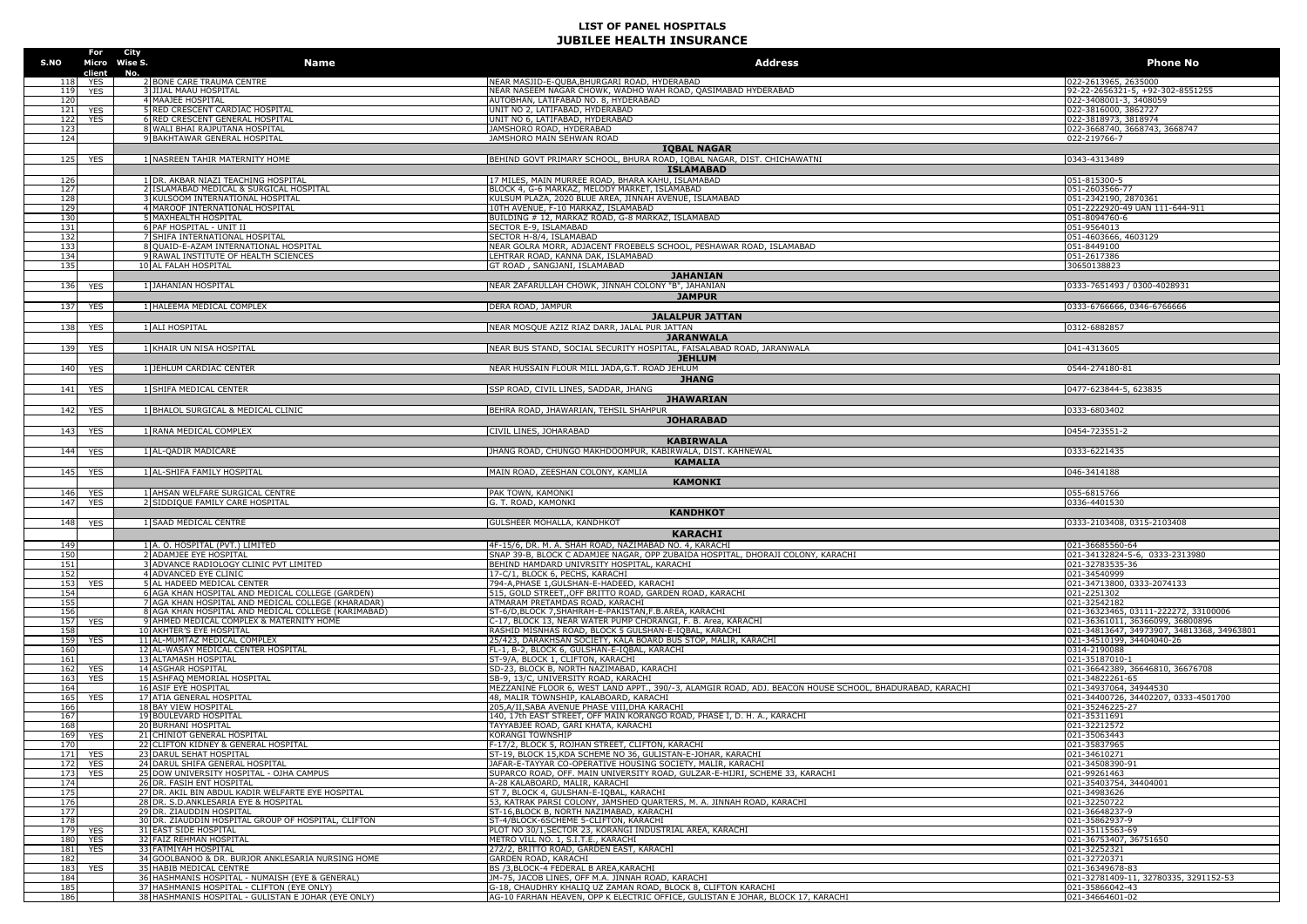|            | For<br>S.NO Micro Wise S. | Name                                                                                             | <b>Address</b>                                                                                                                   | <b>Phone No</b>                                          |
|------------|---------------------------|--------------------------------------------------------------------------------------------------|----------------------------------------------------------------------------------------------------------------------------------|----------------------------------------------------------|
|            | client                    | No.<br>39 HASHMANIS HOSPITAL - NORTH KARACHI (EYE ONLY)                                          | ST-41/1, SECTOR 11/I BEHIND SALIM CENTRE, NEAR KUNDAN LAWN, NORTH KARACHI                                                        | 021-36905876                                             |
| 188        |                           | 40 HILL PARK GENERAL HOSPITAL                                                                    | S.N.C.C., 3/4, BLOCK 3, SHAHEED-E-MILLAT ROAD, KARACHI                                                                           | 021-34391141                                             |
| 189        |                           | 41 HOLY FAMILY HOSPITAL                                                                          | AFRIDI S. J. SHAHEED ROAD, SOLDIER BAZAR, KARACHI                                                                                | 021-32258991-94                                          |
| 190        | <b>YES</b>                | 42 HOPE HOSPITAL                                                                                 | BANGLOW NO. 41-A, AMIL COLONY, NO. 1, GURUMANDIR, KARACHI                                                                        | 021-32243889, 32239930                                   |
| 191        |                           | 43 IBN-E-SEENA HOSPITAL                                                                          | ST 22/B, BLOCK-6, UNIVERSITY ROAD, GULSHAN-E-IQBAL, KARACHI                                                                      | 021-34992706, 34992640, 34979067                         |
| 192        |                           | 44 IMAM CLINIC                                                                                   | ST-5, BLOCK I, NORTH NAZIMABAD, KARACHI                                                                                          | 021-36637060, 36706018-21, 36625111                      |
| 193        | <b>YES</b>                | 45 IMAM ZAINULABIDIN HOSPITAL                                                                    | C/42,-43, RIZVIA SOCIETY, KARACHI                                                                                                | 021-36608991, 36622750                                   |
| 194        |                           | 46 INFINITY EYE CARE CENTRE                                                                      | SUIT NO. 5, GROUND FLOOR, CLIFTON GARDEN # 1, BLOCK 3, CLIFTON, KARACHI                                                          | 021-35865220-21                                          |
| 195        |                           | 47 INSTITUTE OF ORTHOPAEDICS & SURGERY (PVT.) LIMITED                                            | 187-C, BLOCK II, PECHS, KARACHI                                                                                                  | 021-34315407-11                                          |
| 196<br>197 | <b>YES</b>                | 48 JINNAH MEDICAL COLLEGE HOSPITAL<br>49 JP'S CT SCAN, MRI, MRA & LITHOTRIPSY CENTRE             | SR-6, SECTOR 7-A, KORANGI INDUSTRIAL AREA, KARACHI<br>HILAL-E-AHMER HOUSE, TEEN TALWAAR, CLIFTON, KARACHI                        | 021-35071854-56-58<br>021-35306061                       |
| 198        |                           | 50 KARACHI ADVENTIST HOSPITAL                                                                    | 91, DEPOT LINES, M.A JINNAH ROAD, KARACHI                                                                                        | 021-32258021, 32236752-58                                |
| 199        | <b>YES</b>                | 51 KHARADAR GENERAL HOSPITAL                                                                     | AGA KHAN ROAD, KARACHI                                                                                                           | 021-32510113-6                                           |
| 200        |                           | 52 KHALID EYE CLINIC                                                                             | 4-F, 10/5, NAZIMABAD, KARACHI                                                                                                    | 021-36602527                                             |
| 201        | YES                       | 53 KORANGI LANDHI MEDICAL CENTRE                                                                 | PLOT NO. 13-35, MAIN ROAD, ZAMAN TOWN, KORANGI 5, KARACHI                                                                        | 021-35068717, 35062242                                   |
| 202        |                           | 54 KUTIYANA MEMON HOSPITAL                                                                       | AGA KHAN, G ALLANA ROAD, KHARADAR, KARACHI                                                                                       | 021-32313835-7                                           |
| 203        |                           | 55 LADY DUFFERIN HSOPITAL                                                                        | CHAND BIBI ROAD, NANAKWARA, KARACHI                                                                                              | 021-38798711-15                                          |
| 204        |                           | 56 LIAQUAT NATIONAL HOSPITAL                                                                     | STADIUM ROAD, KARACHI                                                                                                            | 021-111-456-456, 34939612-14                             |
| 205<br>206 |                           | 57 LIFE CARE CONSULTING CLINICS<br>58 LIFELINE HOSPITAL                                          | 18-C, MEZZANINE FLOOR, 21ST EAST STREET, PHASE 1, DHA, OFF MAIN KORANGI ROAD, KARACHI<br>D-14, BLOCK B, NORTH NAZIMABAD, KARACHI | 021-35396808-10, 37675303<br>021-36646733, 36646588      |
| 207        |                           | 59 MAMJI HOSPITAL                                                                                | C-19, BLOCK 17, FEDERAL "B" AREA, KARACHI                                                                                        | 021-36804777, 36363365                                   |
| 208        | YES                       | 60 MEDICARE CARDIAC & GENERAL HOSPITAL                                                           | 22-23, SHAHEED-E-MILLAT ROAD, KARACHI                                                                                            | 021-34931886                                             |
| 209        |                           | 61 MEDICENTER GENERAL HOSPITAL                                                                   | 78/L, BLOCK 2, P.E.C.H.S., KARACHI                                                                                               | 021-34315652-4                                           |
| 210        |                           | 62 MEMON MEDICAL INSTITUTE HOSPITAL                                                              | HAIDER BUKHSH GABOL ROAD, SAFORAH GOTH KDA SCHEME 33, KARACHI                                                                    | 021-34691147-54, 94691159-64                             |
| 211        | <b>YES</b>                | 63 MUMTAZ HOSPITAL                                                                               | SB-56, BLOCK K NORTH NAZIMABAD                                                                                                   | 0321-8758771                                             |
| 212        | <b>YES</b>                | 64 MURSHID HOSPITAL & HEALTHCARE CENTRE                                                          | HUB RIVER ROAD, MUJAHIDABAD (MOACH GOTH), KARACHI                                                                                | 021-36172704                                             |
| 213        | <b>YES</b>                | 65 M. HASHIM MEMORIAL TRUST - NEUROSPINAL & CANCER CARE INSTITUTE                                | 100/1 DEPOT LINES, MAINSFIELD STREET, KARACHI                                                                                    | 021-32259959, 32255289                                   |
| 214<br>215 |                           | 66 NATIONAL MEDICAL CENTRE<br>67 NATIONAL INSTITUTE OF CARDIOVASCULAR DISEASES (NICVD)           | A-5/A, NATIONAL HIGHWAY, PHASE 1, KARACHI<br>RAFIQUI(HJ) SHAHEED ROAD, KARACHI                                                   | 021-111-222-662,35380000-3,35380270-5<br>021-99201271-80 |
| 216        |                           | 68 NAZEER HUSSAIN MEDICAL COMPLEX                                                                | ST. 7, BLOCK 14, FEDERAL "B" AREA, KARACHI                                                                                       | 021-36811164                                             |
| 217        | YES                       | 69 NOOR HOSPITAL                                                                                 | S.T.11/19, ALNOOR SOCIETY, F.B.AREA, KARACHI                                                                                     | 021-36362132, 36362392                                   |
| 218        |                           | 70 ONE STEP DIAGNOSTIC                                                                           | C38-C, LANE 8, MAIN KHAYABAN-E-MUSLIM, BUKHARI COMMERCIAL, PHASE 6, D.H.A., KARACHI                                              | 021-35156112-4                                           |
| 219        |                           | 71 ORTHOPAEDIC AND MEDICAL INSTITUTE (PRIVATE)LIMITED                                            | 89/1, DEPOT LINES, KARACHI 74400                                                                                                 | 021-2258075-79                                           |
| 220        |                           | 72 PASHA OBS/GYNAE & GENERAL HOSPITAL                                                            | 191-E, BLOCK 2, P.E.C.H.S, NEAR NURSERY, KARACHI                                                                                 | 021-34521302                                             |
| 221        |                           | 73 PATEL HOSPITAL                                                                                | ST-18, BLOCK 4, GULSHAN-E-IQBAL, KARACHI                                                                                         | 021-111-174-174, 34816913-18                             |
| 222<br>223 | YES                       | <b>74 RAB MEDICAL CENTRE</b><br>75 RAHIM HOSPITAL                                                | St-1,block 2,Gulshan-e-Iqbal,Karachi<br>-38. BLOCK 13. FEDRAL B AREA KARACHT                                                     | 121-34980944<br>021-36368855, 36344610                   |
| 224        |                           | 76 RAZIA MEDICAL COMPLEX                                                                         | ROAD NO. 7 1/2, COMMERCIAL AREA, CATTLE COLONY, LANDHI, KARACHI                                                                  | 021-35083157                                             |
| 225        | YES                       | 77 REMEDIAL HOSPITAL                                                                             | D-9, BLOCK I, NORTH NAZIMABAD, KARACHI                                                                                           | 021-36633834                                             |
| 226        | <b>YES</b>                | 78 RIDA MEDICAL CENTRE                                                                           | ST-6, WASEEM BAGH, BLOCK 13/D-2, GULSHAN-E-IQBAL, KARACHI                                                                        | 021-34986552-3-4-5                                       |
| 227        |                           | 79 ROYAL INTITUTE OF MEDICINE & SURGERY                                                          | 10TH FLOOR, AL KHALEEJ TOWER, MAIN SHAHEED E MILLAT ROAD, KARACHI                                                                | 0333-2511190                                             |
| 228        | YES                       | 80 SAIFEE HOSPITAL                                                                               | ST-1, BLOCK F NORTH-NAZIMABAD, KARACHI                                                                                           | 021-36789400                                             |
| 229<br>230 | YES                       | 81 SAMBROS HOSPITAL<br>82 SHAHZAD EYE HOSPITAL (PVT) LTD                                         | D-177, BLOCK 4, FEDERAL "B" AREA, KARACHI<br>B-2,BLOCK 16 ,NEAR PIA PLANATERIUM ,GULSHAN-E -IQBAL KARACHI.                       | 021-36806624, 36803577, 36808747<br>021-34988034         |
| 231        | <b>YES</b>                | 83 SHAMSI HOSPITAL                                                                               | SHAMSI COOPERATIVE HOUSING SOCIETY, KARACHI                                                                                      | 021-34601161-62                                          |
| 232        | YES                       | 84 SIR SYED TRUST HOSPITAL                                                                       | PLOT 887/A QAYYUMABAD, KORANGI ROAD, KARACHI                                                                                     | 021-35393209                                             |
| 233        | <b>YES</b>                | 85 S.O.M FAUJI FOUNDATION HOSPITAL                                                               | SHAH FAISAL COLONY NO. 2, KARACHI                                                                                                | 021-99248701-03, 99248257                                |
| 234        |                           | 86 SOUTH CITY HOSPITAL                                                                           | ST-1, BLOCK 3, SHAHRAH-E-FIRDOUSI, CLIFTON, KARACHI                                                                              | 021-35374074                                             |
| 235<br>236 |                           | 87 T.O. CLINIC                                                                                   | ST. # 1, BLOCK 6, GULSHAN-E-IQBAL, KARACHI                                                                                       | 021-111-499-111, 021-34994691-4                          |
| 237        |                           | 88 TABBA HEART INSTITUTE<br>89 TABBA KIDNEY INSTITUTE                                            | ST-01, BLOCK # 2, FEDERAL "B" AREA, KARACHI<br>ST-26, BLOCK 7, FEDERAL "B" AREA, KARACHI                                         | 021-111-844-844, 36811842-50<br>021-36333036-42          |
| 238        |                           | 90 TAHIR MEDICAL CENTER                                                                          | 4 19/A, AMEER KHOSRO ROAD, CP BERAR SOCIETY, KARACHI                                                                             | 021-34380161-64                                          |
| 239        | <b>YES</b>                | 91 TAJ MEDICAL COMPLEX & HAMDARD UNIVERSITY HOSPITAL                                             | M.A.JINNAH ROAD, KARACHI                                                                                                         | 021-32728168-72                                          |
| 240        |                           | 92 THE AGA KHAN UNIVERSITY HOSPITAL                                                              | STADIUM ROAD, KARACHI                                                                                                            | 021-34930051-65                                          |
| 241        |                           | 93 THE KIDNEY CENTRE                                                                             | 179/9, RAFIQUE SHAHEED ROAD, KARACHI                                                                                             | 021-35661000-10                                          |
| 242        | <b>YES</b>                | 94 THE MEDICALL GENERAL HOSPITAL                                                                 | 16, SECTOR 11-B, NORTH KARACHI, KARACHI                                                                                          | 021-36980149                                             |
| 243        |                           | 95 ZUBAIDA MEDICAL CANTRE                                                                        | GHAZI SALAHUDDIN ROAD, C. P. BERAR SOCIETY, NEAR DHORAJI COLONY, KARACHI                                                         | 021-34938241-43                                          |
|            |                           |                                                                                                  | <b>KARROR PAKKA</b>                                                                                                              |                                                          |
| 244        | <b>YES</b>                | 1 CITY HOSPITAL & SURGICAL COMPLEX                                                               | MELSI CHOWK, DUNIAPUR ROAD, KAROR PAKKA DISTRICT LODHRAN<br><b>KASSOWAL</b>                                                      | 3006832393                                               |
| 245        | <b>YES</b>                | 1 RABIA SURGICAL HOSPITAL                                                                        | NEAR PSO PETROL PUMP, BY PASS KASSOWAL                                                                                           | 0306-3550955                                             |
|            |                           |                                                                                                  | <b>KASUR</b>                                                                                                                     |                                                          |
| 246        | YES                       | 1 AYYAN CLINIC                                                                                   | GARDEN VIEW COLONY, NEAR ASIF CNG, MAIN FEROZPUR ROAD, KASUR                                                                     | 049-2772627                                              |
| 247        | <b>YES</b>                | 2 BHATTI INTERNATIONAL TEACHING TRUST HOSPITAL                                                   | 2KM, RAIWIND ROAD, KASUR                                                                                                         | 049-2721872 / 2724148                                    |
|            |                           |                                                                                                  | <b>KHAIRPUR</b>                                                                                                                  |                                                          |
| 248        | <b>YES</b>                | 1 RED CRESCENT MEDICAL COMPLEX                                                                   | NEAR GPO ROAD, OPP. STAFF QUARTER, KHAIRPUR                                                                                      | 0243-715743                                              |
|            |                           |                                                                                                  | <b>KHAIRPUR TAMEWALI</b>                                                                                                         |                                                          |
|            | 249 YES                   | 1 ZAFAR IQBAL HOSPITAL                                                                           | MAIN BAHAWALPUR ROAD KAHIRPUR TAMEWALI                                                                                           | 0301-7475633                                             |
|            |                           |                                                                                                  | <b>KHANEWAL</b>                                                                                                                  |                                                          |
| 250.       | <b>YFS</b>                | 1 NATIONAL NETWORK FOR SOCIAL SERVICES (NORFEN NISHAT WELFARE HOSPITAL) CHAH NIAZI WALA KHANEWAL |                                                                                                                                  | 065-2551112                                              |
|            |                           |                                                                                                  | <b>KHANPUR</b>                                                                                                                   |                                                          |
| 251        | <b>YES</b>                | 1 FAISAL HOSPITAL                                                                                | MODEL TOWN "B". KHANPUR                                                                                                          | 068-5575181                                              |
|            |                           |                                                                                                  | <b>KHANQAH SHARIF</b>                                                                                                            |                                                          |
| 252        | YES                       | 1 BARKAT SURGICAL HOSPITAL                                                                       | AHMEDPUR ROAD, KHANQAH SHARIF                                                                                                    | 0345-8752916                                             |
|            |                           |                                                                                                  | <b>KHARIAN</b>                                                                                                                   |                                                          |
| 253        | <b>YES</b>                | 1 KHARIAN DOCTORS HOSPITAL                                                                       | NEAR QUICK CNG. MAIN G. T. ROAD, KHARIAN                                                                                         | 053-7601487, 0331-5900041                                |
| 254        | <b>YES</b>                | 1 AADARSH CLINIC & MATERNITY HOME                                                                | <b>KHIPRO</b><br>7-G ROAD, KHIPRO                                                                                                | 0306-3312329                                             |
|            |                           |                                                                                                  | <b>KHUSHAB</b>                                                                                                                   |                                                          |
| 255        | <b>YES</b>                | 1 BHATTI HOSPITAL                                                                                | JAUHARABAD ROAD, KHUSHAB                                                                                                         | 0454-711125                                              |
| 256        | YES                       | 2 IQBAL MEDICAL & SURGICAL COMPLEX                                                               | NEAR HBL, TAKBEER CHOWK, NAUSHERA SON VALLEY, DISTRICT KHUSHAB                                                                   | 0332-5842233                                             |
|            |                           |                                                                                                  | <b>KOT ADDO</b>                                                                                                                  |                                                          |
|            | 257 YES                   | 1 AHMED MEDICAL & SURGICAL HOSPITAL                                                              | NEAR SHUMAIL RAILWAY PHATTAK, G. T. ROAD, KOT ADDO                                                                               | 0333-6015003                                             |
| 258        | <b>YES</b>                | 2 CITY HOSPITAL                                                                                  | NEAR AGA KHAN LAB, KALI PUL ROAD, KOT ADDU                                                                                       | 066-2240887                                              |
|            | 259 YES                   | 3 HADI SURGICAL HOSPITAL                                                                         | WARD NO. 10, QURESHI TOWN, KOT ADDO                                                                                              | 0345-5009193                                             |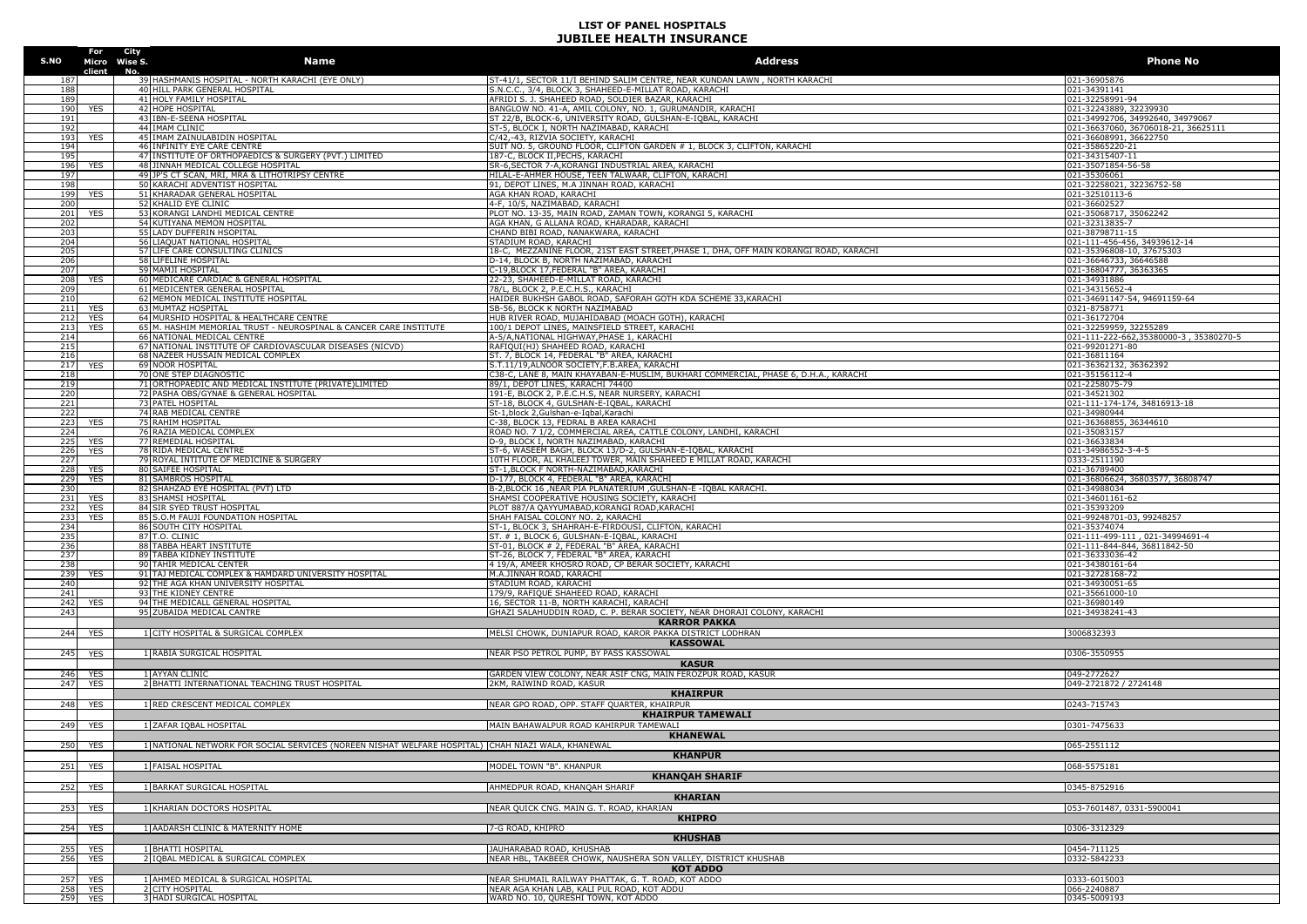| S.NO       | For                      | City<br>Micro Wise S.<br>Name                                                                | <b>Address</b>                                                                                                    | <b>Phone No</b>                                                 |
|------------|--------------------------|----------------------------------------------------------------------------------------------|-------------------------------------------------------------------------------------------------------------------|-----------------------------------------------------------------|
|            | client No.               |                                                                                              | <b>KOT CHUTTA</b>                                                                                                 |                                                                 |
| 260        | <b>YES</b>               | 1 JINNAH SURGCAL HOSPITAL                                                                    | JHOKE ROAD, TEHSIL KOT CHUTTA<br><b>KOTLI</b>                                                                     | 0333-8556066                                                    |
| 261        | <b>YES</b>               | 1 ALAM MEMORIAL HOSPITAL                                                                     | NEAR LARI ADDA, OPPOSITE GIRLS DEGREE COLLEGE, KOTLI, AZAD KASHMIR                                                | 05826-445656                                                    |
| 262        | <b>YES</b>               | 2 ANWAR MEMORIAL HOSPITAL                                                                    | KOTLI, AZAD KASHMIR                                                                                               | 05826-443610                                                    |
| 263        | YES                      | 1 MUZAFFAR MEMORIAL HOSPITAL                                                                 | <b>KOT MOMIN</b><br>MIGHI CHOWK, KOT MOMIN, DIST SARGODHA                                                         | 0300-8197470                                                    |
| 264        | <b>YES</b>               | 2 AL HUSSAIN HOSPITAL                                                                        | SALEEM ROAD, KOT MOMIN, DISTRICT SARGODHA                                                                         | 0300-6020537                                                    |
| 265        | <b>YES</b>               | 1 AL-SHIFA MEDICAL COMPLEX                                                                   | <b>KOT SULTAN</b><br>NEAR ACHLANA PETROL PUMP, KOT SULTAN                                                         | 0302-9641836                                                    |
| 266        | <b>YES</b>               | 2 SHAHID NATIONAL HOSPITAL & SURGICAL CENTRE                                                 | OPPOSITE PETROL PUMP, MULTAN ROAD, KTO SULTAN                                                                     | 0300 6763353                                                    |
| 267        | <b>YES</b>               | 1 AADIL HOSPITAL                                                                             | <b>LAHORE</b><br>MEZANINE FLOOR, MAIN BOLEVARD DEFENCE (L.C.C.H.S), LAHORE                                        | 042-111-223-454, 36667272-4                                     |
| 268        |                          | 2 AKHTAR SAEED TRUST HOSPITAL                                                                | 258,F BLOCK,DHA EME SOCIETY,CANAL BANK,LAHORE                                                                     | 042-35234102-4                                                  |
| 269<br>270 | <b>YES</b><br><b>YES</b> | 3 AKRAM MEDICAL COMPLEX<br>4 AL-HAMEED MEDICAL & SURGICAL COMPLEX HOSPITAL                   | 2-B, MAIN GULBERG, AYESHA SIDDIQA ROAD, LAHORE<br>JHANG ROAD ADA JAHAN KHAN                                       | 042-35710400-5<br>045-3421113                                   |
| 271        | YES                      | 5 AL-KHIDMAT MANSOORAH HOSPITAL                                                              | MULTAN ROAD, LAHORE                                                                                               | 042-35419510, 0333-4111620                                      |
| 272<br>273 | <b>YES</b>               | 6 AL-RAZI HEALTH CARE<br>7 AMMAR MEDICAL COMPLEX                                             | 35-G, GULBERG III, LAHORE<br>8- JAIL ROAD, MAIN GULBERG, LAHORE                                                   | 042-8255500<br>042-35754916-9                                   |
| 274        |                          | 8 AL-SHAFI HOSPITAL                                                                          | 15, GULSHAN BLOCK, MAIN BOULEVARD, ALLAMA IQBAL TOWN, LAHORE                                                      | 0321-4578778                                                    |
| 275<br>276 | YES                      | 9 AVICENNA HOSPITAL<br>10 AYESHA HOSPITAL                                                    | BEDIAN ROAD, PHASE IX, D.H.A., LAHORE<br>NISHAT COLONY, LAHORE CANTT                                              | 042-37167550-60<br>0332-4468919                                 |
| 277        |                          | 11 BAHRIA INTERNATIONAL HOSPITAL                                                             | TAKBEER BLOCK, SECTOR B, BAHRIA TOWN, LAHORE                                                                      | 042-111-296-297                                                 |
| 278<br>279 | YES<br>YES               | 12 CAVALRY HOSPITAL<br>13 CH. MUHAMMAD AKRAM TEACHING & RESEARCH HOSPITAL                    | 44-45 COMMERCIAL AREA CAVLARY GROUND, LAHORE<br>17-KM, RAIWIND ROAD, LAHORE                                       | 042-6652116-9<br>042-111-000-078                                |
| 280        |                          | 14 CITI HOSPITAL                                                                             | DEFENCE ROAD, MOHLANWAL. NEAR BAHRIA TOWN, LAHORE                                                                 | 042-35966602-3                                                  |
| 281<br>282 |                          | 15 DOCTORS HOSPITAL & MEDICAL CENTRE<br>16 EVER CARE HOSPITAL                                | 152A-G/1, CANAL BANK, JOHAR TOWN, LAHORE<br>D-1, COMMERCIAL, NESPAK EMPLOYEES COOPERATIVE HOUSING SOCIETY, LAHORE | 042-35302701-14, 111-223-377<br>042-35229838                    |
| 283        | YES                      | 17 FAMILY HOSPITAL                                                                           | 4. MOZANG ROAD, LAHORE                                                                                            | 042-37233915-18                                                 |
| 284<br>285 | <b>YES</b>               | <b>18 FARAN HOSPITAL</b><br>19 FAROOQ HOSPITAL                                               | 69/C, ABDALI ROAD, ISLAMPURA, LAHORE<br>2, ASIF BLOCK, MAIN ROAD, LAHORE                                          | 042-37157824, 37159071-72<br>042-37813471                       |
| 286        |                          | 20 FAROOQ HOSPITAL                                                                           | WEST WOOD BRANCH, LAHORE                                                                                          | 042-37498293, 37498557                                          |
| 287<br>288 | <b>YES</b><br><b>YES</b> | 21 FATIMA MEMORIAL HOSPITAL<br>22 FAUJI FOUNDATION HOSPITAL                                  | SHADMAN ROAD, GOR 3, SHAH JAMAL, LAHORE<br>BEDIAN ROAD LAHORE CANTT                                               | 042-111-555-600, 37566110, 37586196-97<br>042-99220291-3        |
| 289        | <b>YES</b>               | 23 GHURKI TRUST TEACHING HOSPITAL                                                            | JALLO MORE, LAHORE                                                                                                | 042-36581406, 111-644-911                                       |
| 290<br>291 |                          | 24 HAFEEZ EYE CENTRE<br>25 HAMEED LATIF HOSPITAL                                             | 12, SUNFLOWER, SOCIETY, J-1 BLOCK, JOHAR TOWN, LAHORE<br>14 ABU BAKAR BLOCK, NEW GARDEN TOWN, LAHORE              | 042-35315524-25<br>042-5862718, 5837014, 5837019                |
| 292        | <b>YES</b>               | 26 HAMZA HOSPITAL                                                                            | 21- SHAMA ROAD, RASOOL PARK, LAHORE                                                                               | 042-37501597-99                                                 |
| 293<br>294 | <b>YES</b>               | 27 HAQ ORTHOPAEDIC HOSPITAL<br>28 HEALTH BRIDGE HOSPITAL                                     | 18 SANDA ROAD, LAHORE<br>E-194, NEAR O BLOCK MARKET, DHA GHAZI ROAD, LAHORE CANTT                                 | 042-37312860-2<br>0332-0295062                                  |
| 295        | YES                      | 29 HINA ASLAM HOSPITAL                                                                       | HARBANS PURA. LAHORE                                                                                              | 0333-4267777                                                    |
| 296<br>297 | YES                      | 30 HORIZON HOSPITAL<br>31 HUSSAIN MEMORIAL HOSPITAL                                          | 403,404,436, BLOCK D-II, M.A.JOHAR TOWN, LAHORE<br>105, MULTAN ROAD, LAHORE                                       | 042-35401620<br>042-37505082                                    |
| 298        | <b>YES</b>               | 32 IQRA MEDICAL COMPLEX                                                                      | 5 A JOHAR TOWN, LAHORE                                                                                            | 042-35173500, 35173600, 35173800                                |
| 299<br>300 | YES                      | 33 IHSAN MUMTAZ HOSPITAL<br>34 ITTEFAQ TRUST HOSPITAL                                        | 71-E, SHOUKAT ALI ROAD, JOHAR TOWN, LAHORE<br>NEAR BLOCK "H", MODEL TOWN, LAHORE                                  | 0301-7303313<br>042-111-77-00-00, 35881381                      |
| 301        |                          | 35 KHAIRUN NISA HOSPITAL FOUNDATION                                                          | 17, CIVIC CENTRE, C BLOCK, FAISAL TOWN, LAHORE                                                                    | 042-35169727                                                    |
| 302<br>303 | <b>YES</b>               | 36 KHURSHEED MAJEED HOSPITAL<br>37 LAHORE CARE HOSPITAL                                      | SOLING ROAD, GHAZIABAD, LAHORE<br>E-387/2, GHAZI ROAD STOP, MAIN FEROZPUR ROAD, LAHORE                            | 0343-4042005<br>0300-8445568                                    |
| 304        | <b>YES</b>               | 38 LAHORE CHILDREN & GENERAL HOSPITAL                                                        | G. T. ROAD, KASHMIR PARK, SHAHDRA, LAHORE                                                                         | 042-37921888                                                    |
| 305<br>306 | <b>YES</b>               | 39 LASER VISION CENTRE<br>40 LIFE LINE HOSPITAL                                              | 95-K, MODEL TOWN, LAHORE<br>PLOT NO.462-463, JOHAR TOWN, LAHORE                                                   | 042-35868844<br>0300-6906150                                    |
| 307        | <b>YES</b>               | 41 MASOOD HOSPITAL                                                                           | 99 GARDEN BLOCK, GARDEN TOWN, LAHORE                                                                              | 042-5881961-3, 111-627-663                                      |
| 308<br>309 |                          | 42 MEDVISION HOSPITAL FORMERLY AMERICAN EYE HOSPITAL<br>43 MID CITY HOSPITAL FORMERLY CARDEX | 3-A, NEW MUSLIM TOWN, LAHORE<br>3-A - JAIL ROAD, LAHORE                                                           | 042-5864024, 111-121-212<br>042-37426171-6                      |
| 310        |                          | 44 MRI DIALYSIS CENTRE                                                                       | 1-M, CIVIC CENTER, MODEL TOWN EXTENSION, LAHORE                                                                   | 042-35162546                                                    |
| 311        | 312 YES                  | 45 MUMTAZ BAKHTAWAR MEMORIAL TRUST HOSPITAL<br>46 MUMTAZ BAKHTAWAR MEMORIAL TRUST HOSPITAL   | OPP. ALLAMA IQBAL TOWN, WAHDAT ROAD, LAHORE<br>8TH K.M RAIWIND ROAD, LAHORE                                       | 042-35434960-1                                                  |
| 313        | YES                      | 47 NASAR HOSPITAL                                                                            | 12 KM G. T. ROAD, SHAH KHALID TOWN, NEAR 100 MORIA PULL, LAHORE                                                   | 042-35320561-62, 35321684, 35321675<br>042-37960202, 37960208-9 |
| 314<br>315 | YES<br>YES               | 48 NASEEM IJAZ MEMORIAL HOSPITAL<br>49 NASEER HOSPITAL                                       | KHYBER BLOCK, ALLAMA IQBAL TOWN, LAHORE<br>16-AHMED BLOCK, GARDEN TOWN, LAHORE                                    | 042-37556000<br>042-35883915-16                                 |
| 316        |                          | 50 NATIONAL EYE CENTRE                                                                       | 11-A, SANDHA ROAD, NEAR MAO COLLEGE, LAHORE                                                                       | 042-37171681-4                                                  |
| 317<br>318 |                          | 51 INATIONAL HOSPITAL & MEDICAL CENTRE<br>52 NOOR HOSPITAL                                   | 132/12 BLOCK L NEAR SPORT STADIUM.DHA, LAHORE<br>18 KM, MAIN FEROZPUR ROAD LAHORE                                 | 042-111-171-819<br>042-35923617                                 |
| 319        | YES                      | 53 PRIME CARE HOSPITAL                                                                       | JINNAH AVENUE, SUPER TOWN, CAVALRY GROUND, LAHORE                                                                 | 042-36675124-7                                                  |
| 320<br>321 |                          | 54 PUNJAB INSTITUTE OF CARDIOLOGY<br>55 RANA TAHIR HOSPITAL                                  | JAIL ROAD, LAHORE<br>1-L BLOCK, QAISER TOWN, SHAHDRA TOWN, LAHORE                                                 | 042-9203051-60<br>042-37942299                                  |
| 322        | YES                      | 56 RASHEED HOSPITAL                                                                          | MAIN BOULEVARD, DEFENCE, LAHORE                                                                                   | 042-36673192-96                                                 |
| 323<br>324 | <b>YES</b><br>YES        | 57 RAZA MEDICAL COMLEX<br>58 REHMAN GENERAL HOSPITAL                                         | JAIL ROAD, LAHORE<br>HAROONABAD ROAD FORT ABBAS                                                                   | 042-37572937<br>0306-5328673                                    |
|            | 325 YES                  | 59 SAIRA MEMORIAL HOSPITAL                                                                   | 1-M, CIVIC CENTRE, MODEL TOWN EXTENSION, LAHORE                                                                   | 042-35162546-9                                                  |
| 326<br>327 | YES                      | 60 SARWET ANVER MEDICAL COMPLEX<br>61 SHALAMAR HOSPITAL                                      | 2, TARIQ BLOCK, NEW GARDEN TOWN, LAHORE<br>SHALAMAR LINK ROAD, LAHORE                                             | 042-35869265-6<br>042-111-205-205, 6817857-60                   |
| 328        |                          | 62 SHARIF HOSPITAL                                                                           | BARKI ROAD, BHANGALI ADDA, LAHORE CANTT.                                                                          | 042-36560621-2                                                  |
| 329<br>330 | <b>YES</b><br><b>YES</b> | 63 SHARIF MEDICAL CITY<br>64 SHAUKAT KHANUM MEMORIAL CANCER HOSPITAL & RESEARCH CENTRE       | JATI UMRAH RAIWIND ROAD, LAHORE<br>7-A, BLOCK R-3, JOHAR TOWN, LAHORE                                             | 042-37860101-4<br>042-35905000                                  |
| 331        |                          | 65 SURGIMED HOSPITAL                                                                         | 1- ZAFAR ALI ROAD, LAHORE                                                                                         | 042-35714411-18                                                 |
| 332<br>333 | <b>YES</b>               | 66 SURRAYA AZEEM HOSPITAL<br>67 THE EYE ASSOCIATES                                           | CHOWK CHUBURJI, BAHAWALPUR ROAD, LAHORE<br>49, ZAFAR ALI ROAD, GULBERG V, LAHORE                                  | 042-37120003-5<br>042-35753183, 3587615, 35875267               |
|            | 334 YES                  | 68 TIMES HOSPITAL & MEDICAL CENTRE                                                           | OPP JINNAH HOSPITAL, FAISAL TOWN, LAHORE                                                                          | 042-35201136-7                                                  |
| 335<br>336 | <b>YES</b>               | 69 TREE TOPS THE EYE CENTRE<br>70 TURAB HOSPITAL COMPLEX                                     | PLOT # 3, BLOCK F 1, PHASE 1, WAPDA TOWN, LAHORE<br>PLOT NO 33.BLOCK NO-5 SECTOR B/1 TOWNSHIP, LAHORE             | 042-35181060, 35181090<br>042-35152338-40                       |
| 337        | YES                      | 71 WAZIR HOSPITAL                                                                            | G. T. ROAD, KASHMIR PARK, SHAHDRA, LAHORE                                                                         | 042-35123184                                                    |
| 338        | YES                      | 72 ZIA HOSPITAL                                                                              | IDEAL GARDEN, OPP. AWAN MARKET STOP, MAIN FEROZPUR ROAD, LAHORE<br><b>LAKKI MARWAT</b>                            | 042-35922701                                                    |
| 339        |                          | 1 AL-SHIFA HOSPITAL                                                                          | NEAR POLICE STATION, MELLA MANDI, LAKKI MARWAT                                                                    | 042-35922701                                                    |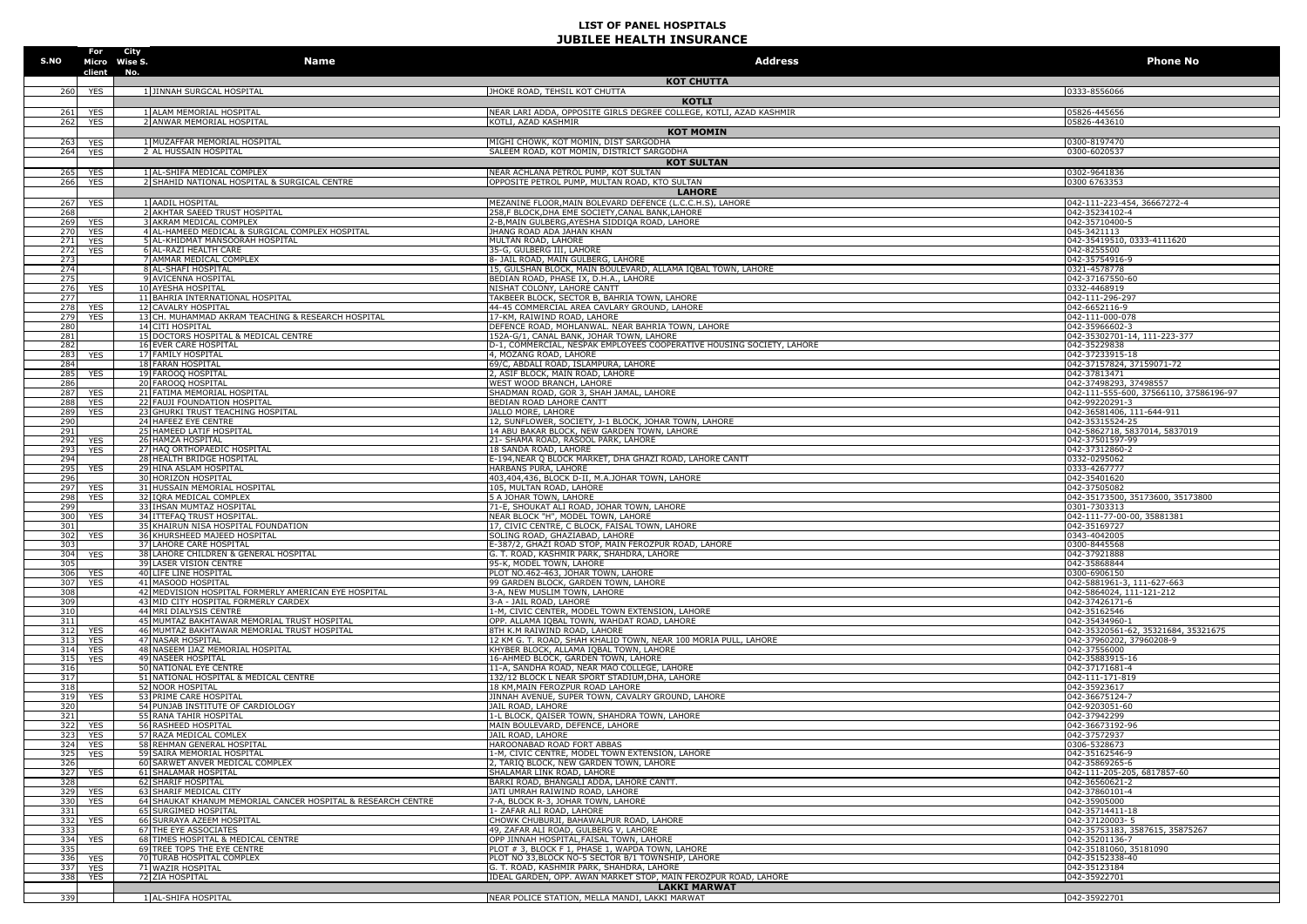| S.NO       | Micro Wise S.            | For City<br>Name                                                           | <b>Address</b>                                                                                   | <b>Phone No</b>                              |
|------------|--------------------------|----------------------------------------------------------------------------|--------------------------------------------------------------------------------------------------|----------------------------------------------|
|            | client                   | No.<br>2 MARWAT GENERAL HOSPITAL                                           | LARI ADDA, LAKKI MARKET, LAKKI MARWAT                                                            | 0969-511255                                  |
| 341        | <b>YES</b>               | 1 IRFAN HUSSAIN MEDICAL CENTRE                                             | <b>LARKANA</b><br>NEAR LADIES JAIL ROAD, LARKANA                                                 | 074-4044253                                  |
|            |                          |                                                                            | <b>LAYYAH</b>                                                                                    |                                              |
| 342        | <b>YES</b>               | 1 MARIAM CHILDREN HOSPITAL                                                 | CHUBARA ROAD, LAYYAH                                                                             | 0606-412707                                  |
| 343        | <b>YES</b>               | 2 QADIR ALI HOSPITAL                                                       | KATCHEHRI ROAD, NEAR BUS STAND, LAYYAH<br><b>LIAQUATPUR</b>                                      | 0606-410096-7                                |
| 344        | YES                      | 1 RAFIA BEGUM HOSPITAL                                                     | NEAR ZAIN CITY HOSPITAL, LIAQUATPUR                                                              | 0334-7395116                                 |
|            |                          |                                                                            | <b>LODHRAN</b>                                                                                   |                                              |
| 345<br>346 | <b>YES</b>               | 1 KAMAL SURGICAL COMPLEX<br>2 SHAHIDA ISLAM MEDICAL COMPLEX (PVT.) LTD     | KAROR PAKKA ROAD, LODHRAN<br>BAHAWAL PUR ROAD 100M, LODHRAN                                      | 0608-362910<br>0302-8614397                  |
|            |                          |                                                                            | <b>MAILSI</b>                                                                                    |                                              |
| 347        | <b>YES</b>               | 1 AZEEMIA HOSPITAL                                                         | RAILWAY ROAD, MAILSI                                                                             | 0345-8797505                                 |
| 348        |                          | 1 ZAINAB GENERAL HOSPITAL                                                  | <b>MAKLI</b><br>OPP. STEEL COLONY, MAIN GHULAMULLAH ROAD, MAKLI                                  | 0298-772355                                  |
|            | YES                      |                                                                            | <b>MANDRA</b>                                                                                    |                                              |
| 349        | <b>YES</b>               | 1 NOUMAN UMAR HOSPITAL                                                     | GT ROAD, MANDRA                                                                                  | 3335122533                                   |
|            |                          |                                                                            | <b>MANDI BAHAUDDIN</b>                                                                           |                                              |
| 350        | YES                      | 1 AFTAB HOSPITAL                                                           | SOHAWA SARGODHA ROAD, MANDI BAHAUDDIN<br><b>MARDAN</b>                                           | 0300-7752829                                 |
| 351        |                          | 1 KHYBER HOSPITAL                                                          | SHAMSI ROAD MARDAN                                                                               | 0937-871991-92                               |
|            | 352 YES                  | 2 LAKSON MEDICAL & DIAGNOSTIC CENTRE                                       | MALAKAND ROAD SHERGARH                                                                           | 0937-772933                                  |
| 353        | YES                      | 1 SAEED MEDICARE                                                           | <b>MIAN CHUNNU</b><br>TULAMBA ROAD, MIAN CHUNNU                                                  | 0334-6895691                                 |
| 354        | YES                      | 2 ABID HOSPITAL                                                            | NEAR CHUNGI, TULAMBA ROAD, MIAN CHUNNU                                                           | 0333-4384664                                 |
|            |                          |                                                                            | <b>MIANWALI</b>                                                                                  |                                              |
| 355<br>356 | <b>YES</b><br><b>YES</b> | 1 ALSHIFA GENERAL HOSPITAL<br>2 NISHTAR POLYCLINIC                         | GULBURG CHOWK, MIANWALI<br>DHQ HOSPITAL ROAD, CIVIL LINE, MIANWALI                               | 0459-232218, 0333-6831004<br>0459-232409     |
| 357        |                          | <b>3 CITY MEDICAL COMPLEX</b>                                              | GOVT. HIGH SCHOOL ROAD, MIANWALI                                                                 | 0459-235804                                  |
| 358        | <b>YES</b>               | 4 OBAID NOOR HOSPITAL                                                      | HOSPITAL ROAD, MIANWALI                                                                          | 0459-235325                                  |
| 359        | YES                      | 1 ALI MEDICARE HOSPITAL                                                    | <b>MIRPURKHAS</b><br>ADAM TOWN, UMERKOT ROAD, MIRPURKHAS                                         | 0233-874075, 874085                          |
| 360        | YES                      | 2 BHITAI DENTAL & MEDICAL COLLEGE HOSPITAL                                 | CITY BRANCH, UMAR KOT ROAD, MIRPUR KHAS                                                          | 0233-873299                                  |
|            |                          |                                                                            | <b>MOR KHUNDA</b>                                                                                |                                              |
| 361        | <b>YES</b>               | 1 JAVED HOSPITAL                                                           | IMAM BARGAH, MOR KHUNDA<br><b>MULTAN</b>                                                         | 056-2442727                                  |
| 362        | <b>YES</b>               | 1 AL-KHALIQ PATIENTS CARE                                                  | NISHTAR ROAD MULTAN                                                                              | 061-4573703-04                               |
| 363        |                          | 2 BAKHTAWAR AMIN MEMORIAL TRUST HOSPITAL                                   | NORTHERN BYPASS, MULTAN                                                                          | 0301-7479570                                 |
| 364<br>365 |                          | 3 BODLA EYE CARE<br>4 CITY HEALTH CARE(PVT)LTD                             | 88-B, DISTRICT JAIL ROAD, MULTAN<br>PEER KHURSHEED COLONY ROAD, MULTAN                           | 061-4512223<br>061-6510370, 6510368          |
| 366        |                          | 5 CHENAB GENERAL HOSPITAL                                                  | NEAR CHUNGI NO. 1, SURAJ MIANI ROAD, MULTAN                                                      | 061-4518871-4                                |
| 367<br>368 | <b>YES</b>               | <b>6 FAISAL HOSPITAL</b><br>7 FATIMA MEDICAL CENTRE                        | KHANEWAL ROAD, NEAR EIDGAH, MULTAN<br>CHOWK RASHEEDABAD, MULTAN                                  | 061-4586416, 4546079<br>061-6224433, 5435149 |
| 369        | <b>YES</b>               | 8 HALEEMA HOSPITAL COMPLEX                                                 | NISHTAR ROAD, MULTAN                                                                             | 061-4781184                                  |
| 370        | <b>YES</b>               | 9 MIAN FAZAL REHMAN HOSPITAL                                               | MUMTAZABAD, OPP. GOVT. MILLAT COLLAGE, MULTAN                                                    | 061-4234210, 0321-6321999                    |
| 371<br>372 | <b>YES</b>               | 10 MUKHTAR A. SHAIKH MEMORIAL WELFARE HOSPITAL-WWB<br>11 PRIME HOSPITAL    | NEAR PAK ARAB FERTILIZERS, KHANEWAL ROAD, MULTAN<br>DOST PLAZA, NISHTER ROAD, MULTAN             | 0331-7898170<br>0333-6117509                 |
| 373        | <b>YES</b>               | 12 SEYAL MEDICAL CENTRE                                                    | M.Q ROAD, MULTAN                                                                                 | 061-4782499                                  |
| 374        | <b>YES</b>               | 13 SHAHZAD SURGICAL HOSPITAL                                               | ADDA BUN BOSAN ROAD, MULTAN<br><b>MURIDKE</b>                                                    | 0301-7466667                                 |
| 375        | <b>YES</b>               | 1 HAIDER HOSPITAL                                                          | HAIDER BAZAR, MURIDKE                                                                            | 042-37991776, 0300-4277813                   |
|            |                          |                                                                            | <b>MUZAFFARABAD</b>                                                                              |                                              |
| 376<br>377 |                          | 2 KASHMIR SURGICAL & GENERAL HOSPITAL<br>3 PIMA AL HAJRI HOSPITAL          | POULTRY FARM ROAD.MUZAFFARABAD.AZAD KASHMIR<br>RABBANI SRINAGAR ROAD, MUZAFFARABAD, AZAD KASHMIR | 05822-443384<br>3488847640                   |
|            |                          |                                                                            | <b>MUZAFFARGARH</b>                                                                              |                                              |
| 378        | <b>YES</b>               | 1 KHAN HOSPITAL                                                            | FATEHPUR ROAD, ALIPUR DISTRICT                                                                   | 0304-6315338                                 |
| 379        |                          | 1 ALI HOSPITAL                                                             | <b>NANKANA SAHIB</b><br>GURU BAZAR, NANKANA SAHIB                                                | 056-2874971                                  |
|            | YES                      |                                                                            | <b>NARANG MANDI</b>                                                                              |                                              |
| 380        | <b>YES</b>               | 1 DR. SHABBIR MEMORIAL HOSPITAL                                            | MAIN ROAD RAFIQUEABAD, NARANG MANDI                                                              | 0301-4507280                                 |
|            |                          |                                                                            | <b>NAROWAL</b>                                                                                   |                                              |
| 381<br>382 | <b>YES</b><br><b>YES</b> | 1 SUGHRA SHAFI MEDICAL COMPLEX<br>2 SUKAR DEEN SURGICAL AND GYNAE HOSPITAL | MURIDKE ROAD, NAROWAL<br>COLLEGE ROAD, NAROWAL                                                   | 054-2413408<br>054-2414256                   |
|            |                          |                                                                            | <b>NAUSHERA KALAN</b>                                                                            |                                              |
| 383        | <b>YES</b>               | 1 AWAN COMPLEX                                                             | NEAR DHQ HOSPITAL, NAUSHERA SON VALLEY, DISTRICT KHUSHAB                                         | 0332-7724526, 0300-6191489                   |
| 384        | <b>YES</b>               | 1 PERFECT MEDICAL CENTRE                                                   | <b>NAWABSHAH</b><br>MASJID ROAD, NEAR EDHI CENTRE, NAWABSHAH                                     | 0244-362500                                  |
| 385        | <b>YES</b>               | 2 JINNAH MEDICAL CENTRE                                                    | SAKRAN ROAD, NAWABSHAH                                                                           | 0244-362222                                  |
|            |                          |                                                                            | <b>NOORPUR THAL</b>                                                                              |                                              |
| 386        | <b>YES</b>               | 1 QAISER GENERAL HOSPITAL                                                  | NOORPUR THAL, DIST. KHUSHAB<br><b>NOWSHERA VIKRAN</b>                                            | 0454-850875                                  |
| 387        | <b>YES</b>               | 1 ABDULLAH MEDICAL COMPLEX                                                 | NOWSHERA VIRKAN, DISTRICT GUJRANWALA                                                             | 0300-7795809                                 |
|            |                          |                                                                            | <b>OKARA</b>                                                                                     |                                              |
| 388<br>389 | <b>YES</b><br><b>YES</b> | 1 CITY HOSPITAL<br>2 DAUD BANDAGI HOSPITAL                                 | OPP. SANAM CINEMA, M. A. JINNAH ROAD, OKARA<br>SHERGARH, DISTRICT OKARA                          | 0442-510073<br>0444-631131                   |
| 390        | YES                      | 3 MUHAMMADI HOSPITAL                                                       | SHALIMAR TOWN DISTRICT, OKARA                                                                    | 0302-4964288                                 |
| 391        | <b>YES</b>               | 4 QARI HOSPITAL                                                            | NAWAB COLONY, NEAR GIRLS COLLEGE ROAD, OKARA                                                     | 044-2523154 / 2522606                        |
| 392        | <b>YES</b>               | 1 GHULAM MUHAMMAD MEMORIAL HOSPITAL                                        | <b>PAKPATTAN</b><br>HOSPITAL ROAD, PAKPATTAN                                                     | 0457-372662                                  |
|            |                          |                                                                            | <b>PASROR</b>                                                                                    |                                              |
| 393        | YES                      | 1 AL-REHMAT BENEVOLENT TRUST                                               | MOH: KAKAY ZAIYAN, PASROR                                                                        | 052-6443700                                  |
| 394        | <b>YES</b>               | 2 AKBER BEGUM HOSPITAL                                                     | NEAR SIALKOT BY PASS, PASROR                                                                     | 052-6442047                                  |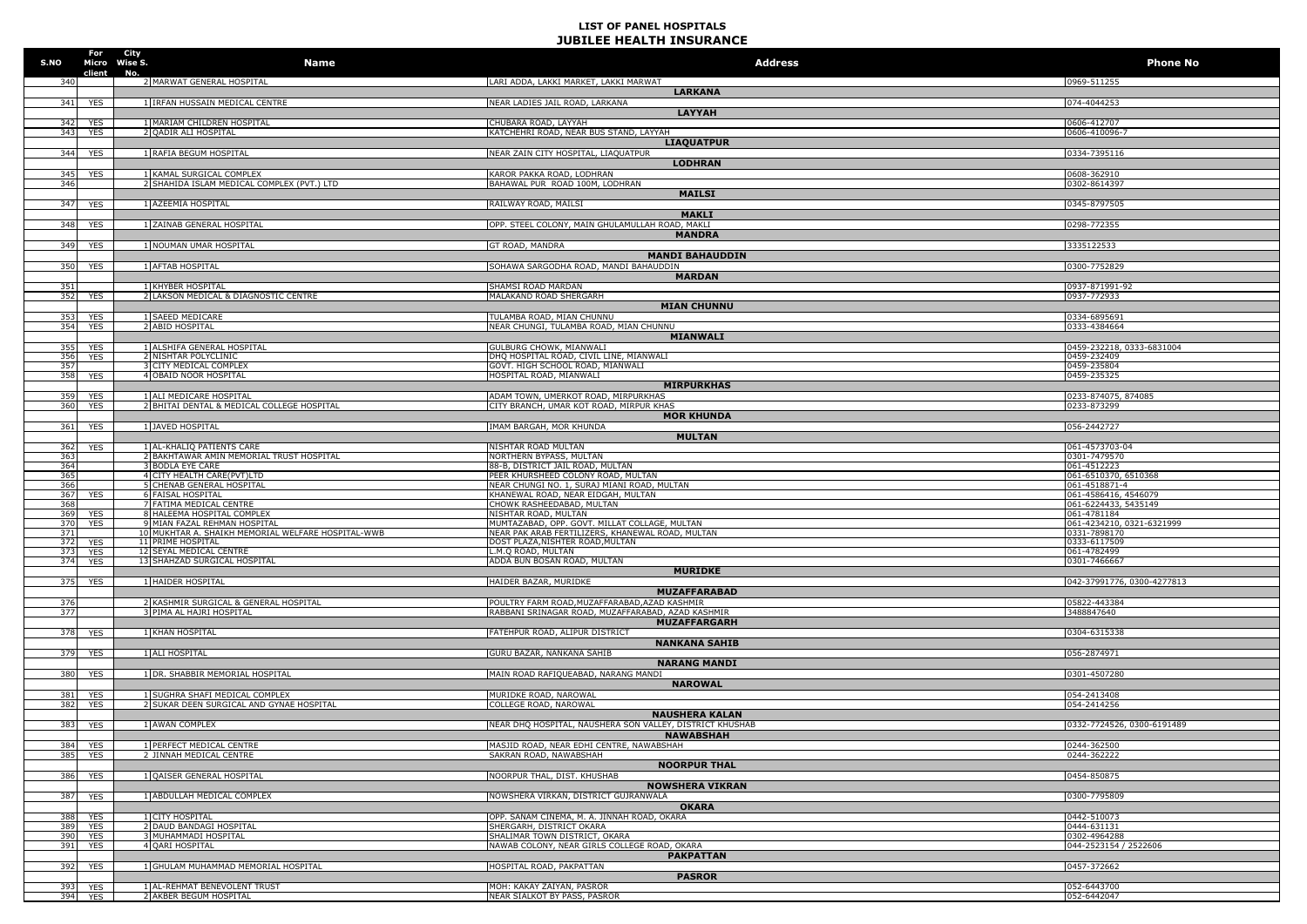| S.NO                   |                      | For City<br>Micro Wise S.<br>Name                                             | <b>Address</b>                                                                                                        | <b>Phone No</b>                                         |
|------------------------|----------------------|-------------------------------------------------------------------------------|-----------------------------------------------------------------------------------------------------------------------|---------------------------------------------------------|
| 395                    | client<br><b>YES</b> | No.<br>3 AL NOOR HOSPITAL                                                     | KALASWALA ROAD, NEAR LRBT HOSPITAL, PASROR                                                                            | 052-64440062-63                                         |
|                        |                      |                                                                               | <b>PATTOKI</b>                                                                                                        |                                                         |
| 396                    | <b>YES</b>           | 1 ASLAM SURGICAL HOSPITAL                                                     | ASIF COLONY, HALLA ROAD, PATTOKI                                                                                      | 0300-4305916                                            |
| 397                    | <b>YES</b>           | 2 SUFI AMANAT ALI HOSPITAL                                                    | 180, GULSHAN E SUBHAN COLONY, PATTOKI<br><b>PEEROWAL</b>                                                              | 0305-4501360                                            |
| 398                    | <b>YES</b>           | 1 FATIMA SURGICAL HOSPITAL                                                    | G. T. ROAD, PEEROWAL, DIST. KHANEWAL                                                                                  | 0321-6893454                                            |
|                        |                      |                                                                               | <b>PESHAWAR</b>                                                                                                       |                                                         |
| 399<br>40(             | YES                  | 1 AL-KHIDMAT HOSPITAL<br>2 FAUJI FOUNDATION HOSPITAL                          | 1A-1 NISTHAR ABAD, PESHAWAR<br>NO-1 AZIZ SHAHEED ROAD, PESHAWAR CANT                                                  | 091-2215945, 2565034<br>091-9212770-74                  |
| 401                    | <b>YES</b>           | 3 KHUSHAL MEDICAL CENTRE                                                      | DABGARI GARDEN, PESHAWAR                                                                                              | 091-2581395                                             |
| 402                    | <b>YES</b>           | 4 LAKSON MEDICAL TRUST HOSPITAL                                               | CHOYA LAHORE YAR HASSAN ROAD DISTRIC SAWABI                                                                           | 0938-332028,330468                                      |
| $40^{\circ}$<br>404    |                      | 5 NORTH WEST GENERAL HOSPITAL & RESEARCH CENTRE<br>6 REHMAN MEDICAL INSTITUTE | SECTOR A-3, PHASE V, HAYATABAD, PESHAWAR<br>5/B-2, PHASE 5, HAYATABAD, PESHAWAR                                       | 091-5822612-21<br>091-5825501-07 5838000-666            |
| 405                    | <b>YES</b>           | 7 MAQSOOD MEDICAL COMPLEX                                                     | SHINWARI TOWN, NEAR DALAZAK CHOWK, RING ROAD, PESHAWAR                                                                | 091-2244050-3                                           |
|                        |                      |                                                                               | <b>PHALIA</b>                                                                                                         |                                                         |
| 406                    | <b>YES</b>           | 1 AL SHIFA FAMILY HOSPITAL                                                    | OLD GUJRAT ROAD, AL ABBAS CHOWK, PHALIA, DISTRICT MANDI BAHAUDDIN                                                     | 054-6569170                                             |
| 407                    |                      |                                                                               | <b>PHOOLNAGAR</b><br>OPP ARAIN SERVICE STATION, ANWAR TOWN, MULTAN ROAD, PHOOL NAGAR                                  |                                                         |
|                        | <b>YES</b>           | 1 NATIONAL HOSPITAL                                                           | PIND DADAN KHAN                                                                                                       | 054-6569170                                             |
| 408                    |                      | 1 THE AGA KHAN FAMILY HEALTH CENTRE                                           | AMIN COLONY, G.T.KHAN, HAJI COMO,                                                                                     | 091-2650775                                             |
|                        |                      |                                                                               | <b>PIPLAN</b>                                                                                                         |                                                         |
| 409                    | YES                  | 1 IMRAN MEMORIAL HOSPITAL                                                     | HOUSE NO. 44, BLOCK NO. 4, NEAR MAIN POST OFFICE, LIAQUATABAD, PIPLAN, DIST. MIANWALI                                 | 0459-202429                                             |
| 410                    | <b>YES</b>           | 1 IBRAHIM RIAZULLAH MEDICAL COMPLEX                                           | <b>PIR MAHAL</b><br>OLD WAPDA CHOWK, PIR MAHAL                                                                        | 0340-7436314                                            |
|                        |                      |                                                                               | <b>QILA DIDAR SINGH</b>                                                                                               |                                                         |
| 411                    | <b>YES</b>           | 1 SULTAN TRUST HOSPITAL                                                       | BARKATPURA, BOTALA ROAD, QILA DIDAR SINGH                                                                             | 0300-7454124                                            |
|                        |                      |                                                                               | <b>QUETTA</b>                                                                                                         |                                                         |
| 412                    |                      | 1 THE AGA KHAN HEALTH CENTRE                                                  | MOHALLA KARIMABAD, QUETTA                                                                                             | 0544-213352                                             |
| 413<br>414             | YES                  | 2 CHRISTIAN HOSPITAL<br>3 COMBINED MILITARY HOSPITAL (CMH)                    | MISSION ROAD, QUETTA<br><b>OUETTA CANTT.</b>                                                                          | 081-2842697<br>081-9202970                              |
| 415                    | YES                  | 4 HEART & GENERAL HOSPITAL                                                    | 15-D, 16-D MODEL TOWN, QUETTA CANTT                                                                                   | 081-2822408                                             |
| 416                    |                      | 5 JILLANI HOSPITAL                                                            | JILANI KHAN ROAD, SATELLITE TOWN, QUETTA                                                                              | 081-2453701-4                                           |
|                        |                      |                                                                               | <b>RAHIM YAR KHAN</b><br>KHANPUR ROAD, RAHIM YAR KHAN                                                                 |                                                         |
| 417<br>418             | <b>YES</b>           | 1 AL-SAEED MEDICAL COMPLEX<br>2 AL-REHMAT MEDICAL COMPLEX                     | NEAR CHOWK PATHANISTAN, SHAHBAZ PUR ROAD, RAHIM YAR KHAN                                                              | 068-5888555, 068-5888999<br>0301-76633423, 0302-7800131 |
| 419                    | <b>YES</b>           | <b>3 FAMILY HOSPITAL</b>                                                      | 6/A, OLD OFFICER COLONY, OPP. NURSERY GROUND, RAHIM YAR KHAN                                                          | 068-5887722                                             |
| 420                    | YES                  | 4 IOBAL MEMORIAL HOSPITAL (AYESHA CLINIC)                                     | 24-B, MODEL TOWN, NEAR ALLAMA IQBAL LIBRARY, RAHIM YAR KHAN                                                           | 068-5872320, 5872784, 0300-7553287                      |
| 421<br>42              | YES<br><b>YES</b>    | 5 NOUMAN MEDICAL CENTER<br><b>6 TEHSEEN HOSPITAL</b>                          | K-72/A, KHAWAJA BANGLOWS, ABBASIA TOWN, BEAR DARBAR BABA DILBAR SHAH, RAHIM YAR KHAN<br>WIRELESS PULL, RAHIM YAR KHAN | 068-5900431<br>068-5881813                              |
|                        |                      |                                                                               | <b>RAJANPUR</b>                                                                                                       |                                                         |
| 423                    | <b>YES</b>           | 1 AL-KARIM HOSPITAL                                                           | EXCHANGE ROAD, RAJANPUR                                                                                               | 0333-6495675                                            |
| 424                    | <b>YES</b>           | 2 REHMAN HOSPITAL                                                             | HAJIPUR ROAD FAZILPUR DISTRICT RAJANPUR                                                                               | 0333-6436115                                            |
| 425                    | <b>YES</b>           | 1 UME-E-FARWA MATERNITY HOME                                                  | <b>RANIPUR</b><br>NATIONAL HIGHWAY, NEAR NBP BANK, RANIPUR                                                            | 0333-1231116                                            |
|                        |                      |                                                                               | <b>RAWALPINDI</b>                                                                                                     |                                                         |
| 426                    | YES                  | 1 AHMED MEDICAL COMPLEX                                                       | 70-C, SATELLITE TOWN, SADIQABAD ROAD, RAWALPINDI                                                                      | 051-4582233-34                                          |
| 427                    | YES                  | 2 AL IHSAN HOSPITAL                                                           | 142-MURREE ROAD, RAWALPINDI                                                                                           | 051-5515313                                             |
| 428<br>42 <sup>9</sup> |                      | <b>3 AMANAT EYE HOSPITAL</b><br>4 AZEEMA SHEIKH HOSPITAL                      | MAYO ROAD, (CIVIL LINES), RAWALPINDI<br>6TH ROAD, D - BLOCK, SATELLITE TOWN, RAWALPINDI                               | 051-8439993, 5562150-1<br>051-4853228-29                |
| 430                    | <b>YES</b>           | <b>5 BILAL HOSPITAL</b>                                                       | 38-A, SATELLITE TOWN, SADIQABAD ROAD, RAWALPINDI                                                                      | 051-111-999-786, 4456471-78                             |
| 431                    | YES                  | 6 BAHRIA INTERNATIONAL HOSPITAL                                               | BAHRIA TOWN, PHASE VIII, RAWALPINDI                                                                                   | 051-5705790-2                                           |
| 432                    | <b>YES</b>           | 7 MARYAM MEMORIAL HOSPITAL<br>8 MARYAM MEMORIAL HOSPITAL                      | PESHAWAR ROAD, RAWALPINDI<br>175, BLOCK D, CIVIC CENTER, PHASE IV COMMERCIAL, BAHRI TOWN, RAWALPINDI                  | 051-5464680-82, 5481172<br>051-5733857-59               |
| -433<br>434            |                      | 9 MEDICARE HOSPITAL                                                           | F-759, SIDDIQUE CHOWK, SAIDPUR ROAD, SATELLITE TOWN, RAWALPINDI                                                       | 051-4455336-7                                           |
| 435                    |                      | 10 MEGA MEDICAL COMPLEX                                                       | POLICE STATION ROAD, SADDAR, RAWALPINDI                                                                               | 051-5701444                                             |
| 436                    | YES                  | 11 TARIO MEDICAL CENTRE                                                       | P-1528, ASGHAR MALL ROAD, RAWALPINDI                                                                                  | 051-5532054                                             |
| 437                    |                      | 12 VALLEY CLINIC                                                              | 213, PESHAWAR ROAD, RAWALPINDI<br><b>RENALA KHURD</b>                                                                 | 051-5470071                                             |
| 438                    | <b>YES</b>           | 1 DOCTORS HOSPITAL & MATENRITY HOME                                           | NEAR GOVT. MODEL SCHOOL, RENALA KHURD                                                                                 | 0321-6912518                                            |
| 439                    | <b>YES</b>           | 2 NOOR HOSPITAL & MATERNITY HOME                                              | FEROZ TOWN, NEAR FARAN COLLEGE, SHOKATABAD MORE, RENALA KHURD                                                         | 044-2635798                                             |
|                        |                      |                                                                               | <b>ROHILANWALA</b>                                                                                                    |                                                         |
| 440                    | <b>YES</b>           | 1 AL ASIM AWAMI HOSPITAL                                                      | NEAR SHELL PETROL PUMP, G.T. ROAD, ROHILLANWALI<br><b>SADIOABAD</b>                                                   | 0300 6863948                                            |
| 441                    | <b>YES</b>           | 1 AZMI SURGICAL HOSPITAL                                                      | KACHA SHAHI ROAD, SADIQABAD                                                                                           | 068-5792511                                             |
|                        |                      |                                                                               | <b>SAHIWAL</b>                                                                                                        |                                                         |
| 442                    | YES                  | 1 CHRISTIAN HOSPITAL                                                          | HIGH STREET, SAHIWAL                                                                                                  | 040-4463446                                             |
| 443                    | <b>YES</b>           | 2 LAKSON MEDICAL TRUST HOSPITAL                                               | MAIN G-T ROAD QADIRABAD, SAHIWAL                                                                                      | 040-4304249,0300-6931309                                |
| 444<br>445             | YES<br><b>YES</b>    | 3 IMTIAZ HOSPITAL & MATERNITY HOME<br>4 RASHEED MEMORIAL HOSPITAL & MATERNITY | CIVIL HOSPITAL ROAD, OPPOSITE RACE COURSE, MAL MANDI, SAHIWAL<br>NOOR SHAH ROAD SAHIWAL                               | 040-4555551<br>040-4956777,4956888                      |
| 446                    | YES                  | 5 NADEEM HOSPITAL                                                             | COLLEGE CHOWK, SAHIWAL                                                                                                | 040-4270342                                             |
| 447                    | YES                  | <b>6 SARWAT MEDICARE</b>                                                      | NAI ABADI, MADINA COLONY, SAHIWAL                                                                                     | 040-4221242                                             |
| 448                    | <b>YES</b>           | 1 SIAL HOSPITAL                                                               | <b>SAHIWAL SARGODHA</b><br>SAHIWAL SARGODHA                                                                           | 0486-786840                                             |
|                        |                      |                                                                               | <b>SAKRAND</b>                                                                                                        |                                                         |
| 449                    | <b>YES</b>           | 1 RAHEEL MAGSI MEDICAL CENTRE                                                 | SAHAHBAZ COLONY, NAWABSHAH ROAD, SAKRAND                                                                              | 0300-3233834                                            |
|                        |                      |                                                                               | <b>SANGHAR</b>                                                                                                        |                                                         |
| 450                    | <b>YES</b>           | 1 MAHMOOD HOSPITAL                                                            | THANA ROAD, SANGHAR                                                                                                   | 0235-541421, 0333-2911851                               |
|                        |                      |                                                                               | <b>SANGLA HILL</b>                                                                                                    |                                                         |
| 451                    | <b>YES</b>           | 1 HUSSAIN TRUST HOSPITAL                                                      | EID GAH, SANGLA HILL<br><b>SARGODHA</b>                                                                               | 0300-4897336                                            |
| 452                    | YES                  | 1 BHATTI MEDICAL COMPLEX                                                      | 49-TAIL, FAISALABAD ROAD, SARGODHA                                                                                    | 0483-250071                                             |
| 453                    | <b>YES</b>           | 2 NAUL COMPLEX                                                                | COMMITTEE ROAD, SILLANWALI, SARGODHA                                                                                  | 0300-6056500                                            |
| 454                    | <b>YES</b>           | 3 NIAZI MEDICAL COMPLEX                                                       | 103, VIP BLOCK, CLUB ROAD, SARGODHA                                                                                   | 048-3727144                                             |